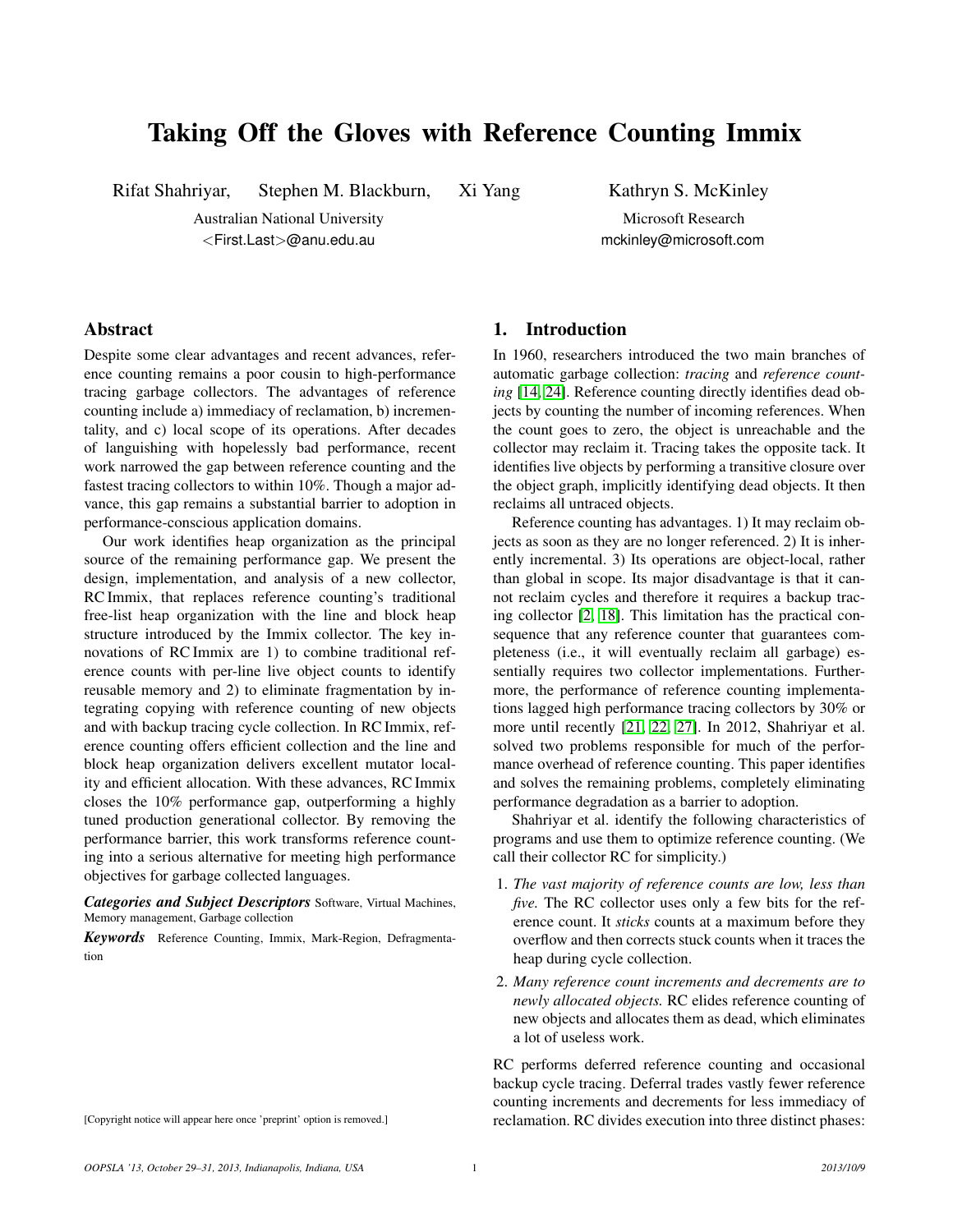mutation, reference counting collection, and cycle collection. The result is a reference counting collector with the same performance as a whole-heap tracing collector, and within 10% of the best high performance generational collector in MMTk [\[6,](#page-16-4) [8,](#page-16-5) [27\]](#page-17-2).

This paper identifies that the major source of this 10% gap is that RC's free-list heap layout has poor cache locality and imposes instruction overhead. Poor locality occurs because free-list allocators typically disperse contemporaneously allocated objects in memory, which degrades locality compared to allocating them together in space [\[6,](#page-16-4) [8\]](#page-16-5). Instruction overheads are greater in free lists, particularly when programming languages require objects to be pre-initialized to zero. While a contiguous allocator can do bulk zeroing very efficiently, a free-list allocator must zero object-by-object, which is inefficient [\[33\]](#page-17-3).

To solve these problems, we introduce Reference Counting Immix (RC Immix). RC Immix uses the allocation strategy and the line and block heap organization introduced by Immix mark-region garbage collection [\[6\]](#page-16-4). Immix places objects created consecutively in time consecutively in space in free lines within blocks. Immix allocates into partially free blocks by efficiently skipping over occupied lines. Objects may span lines, but not blocks. Immix reclaims memory at a line and block granularity.

The granularity of reclamation is the key mismatch between reference counting and Immix that RC Immix resolves. Reference counting reclaims objects, whereas Immix reclaims lines and blocks. The design contributions of RC Immix are as follows.

- RC Immix extends the reference counter to count live objects on a line. When the live object count of a line is zero, RC Immix reclaims the free line.
- RC Immix extends *opportunistic copying* [\[6\]](#page-16-4), which mixes copying with leaving objects in place. RC Immix adds *proactive* copying, which combines reference counting and copying to compact newly allocated live objects. RC Immix on occasion *reactively* copies old objects during cycle detection to eliminate fragmentation.

Combining copying and reference counting is novel and surprising. Unlike tracing, reference counting is inherently local, and therefore in general the set of incoming references to a live object is not known. However, we observe two important opportunities. First, in a reference counter that coalesces increments and decrements [\[21,](#page-16-3) [22\]](#page-17-1), since each new object starts with no references to it, the first collection must enumerate *all* references to that new object, presenting an opportunity to move that object proactively. We find that when new objects have a low survival rate, the remaining live objects are likely to cause fragmentation. We therefore copy new objects, which is very effective in small heaps. Second, since completeness requires a tracing cycle collection phase, RC Immix seizes upon this opportunity to incorporate reactive defragmentation of older objects. In both cases, we use

opportunistic copying, which mixes copying and leaving objects in place, and thus can stop copying when it exhausts available memory.

Two engineering contributions of RC Immix are improved handling of roots and sharing the limited header bits to serve triple duty for reference counting, backup cycle collection with tracing, and opportunistic copying. The combination of these innovations results in a collector that attains great locality for the mutator and very low overhead for reference counting.

Measurements on a large set of Java benchmarks show that for all but the smallest of heap sizes RC Immix outperforms the best high performance collector in the literature. In some cases RC Immix can perform substantially better. In summary, we make the following contributions compared to the previous state of the art [\[27\]](#page-17-2).

- 1. We identify heap organization as the remaining performance bottleneck for reference counting.
- 2. We merge reference counting with the heap structure of Immix by marrying per-line live object counts with object reference counts for reclamation.
- 3. We identify two opportunities for copying objects one for young objects and one that leverages the required cycle collector — further improving locality and mitigating fragmentation both proactively and reactively.
- 4. RC Immix improves performance by 12% on average compared to RC and sometimes much more, outperforming the fastest production and eliminating the performance barrier to using reference counting.

Because the memory manager determines performance for managed languages and consequently application capabilities, these results open up new ways to meet the needs of applications that depend on performance and prompt reclamation.

# 2. Motivation and Related Work

This section motivates our approach and overviews the necessary garbage collection background on which we build. We start with a critical analysis of the performance of Shahriyar et al's reference counter [\[27\]](#page-17-2), which we refer to simply as RC. This analysis shows that inefficiencies derive from 1) remaining reference counting overheads and 2) poor locality and instruction overhead due to the free-list heap structure. We then review existing high performance collectors, reference counting, and the Immix [\[6\]](#page-16-4) garbage collector upon which we build.

### <span id="page-1-0"></span>2.1 Motivating Performance Analysis

All previous reference counting implementations in the literature use a free-list allocator because when the collector determines that an object's count is zero, it may then immediately place the freed memory on a free list. We start our analysis by understanding the performance impact of this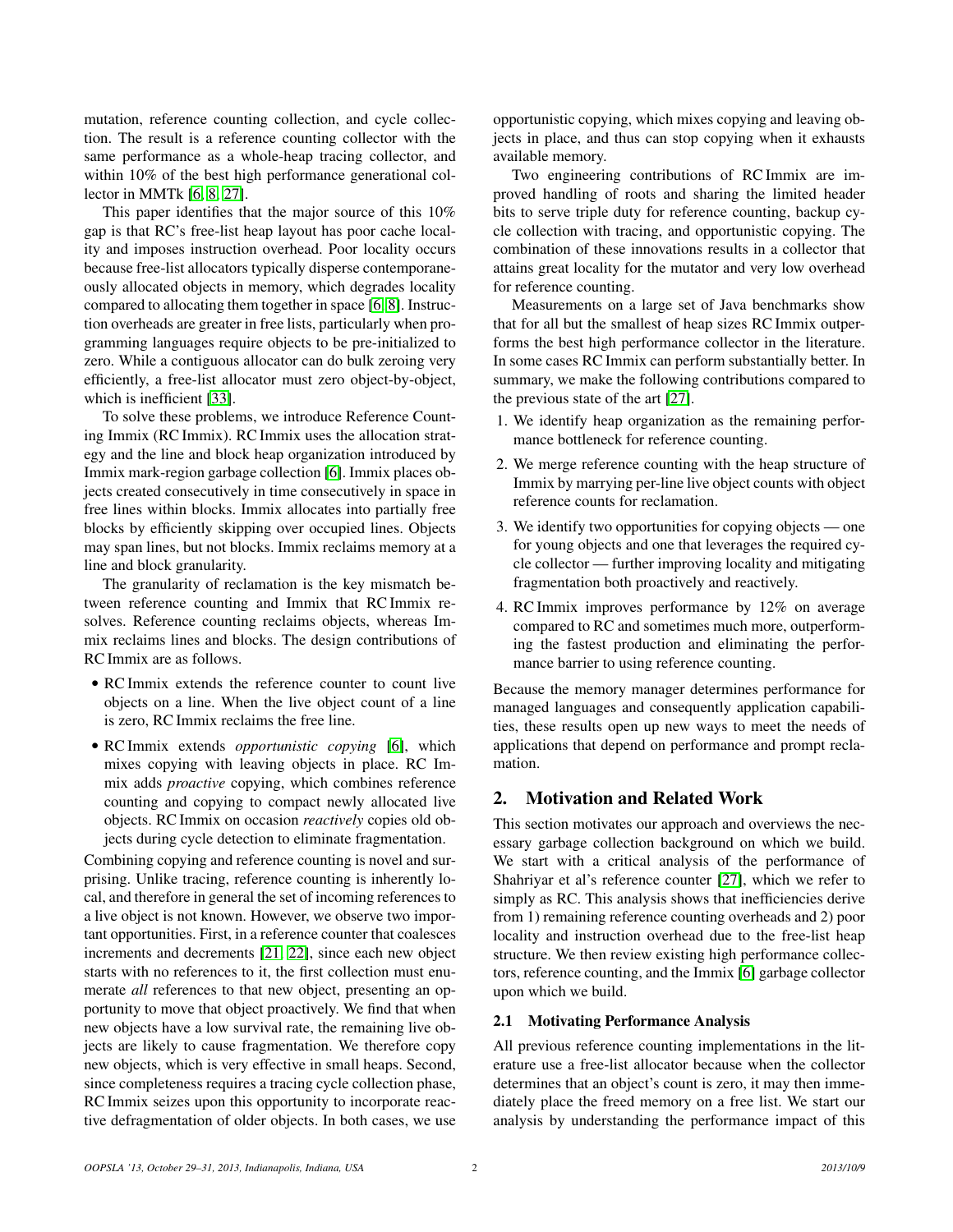<span id="page-2-0"></span>



choice, using hardware performance counters. We then analyze RC further to establish its problems and opportunities for performance improvements.

*Free-List and Contiguous Allocation* The allocator plays a key role in mutator performance since it determines the placement and thus locality of objects. Contiguous memory allocation appends new objects by incrementing a bump pointer by the size of the new object [\[13\]](#page-16-6). On the other hand, modern free-list allocators organize memory into *k* size-segregated free lists [\[4,](#page-16-7) [8\]](#page-16-5). Each free list is unique to a size class and is composed from blocks of contiguous memory. It allocates an object into a free cell in the smallest size class that accommodates the object. Whereas a contiguous allocator places objects in memory based on allocation order, a free list places objects in memory based on their size and free memory availability.

Blackburn et al. [\[8\]](#page-16-5) show that contiguous allocation in a copying collector delivers significantly better locality than free-list allocation in a mark-sweep collector. Feng and Berger [\[17\]](#page-16-8) show similar locality benefits from initial contiguous allocation in a free list for C applications, but only when allocation to live ratios are very low since with high ratios the allocator reverts to free-list allocation. We confirm the locality benefits of contiguous on contemporary hardware, workloads, and allocator implementations below.

When contiguous allocation is coupled with copying collection, the collector must update all references to each moved object [\[13\]](#page-16-6), a requirement that is at odds with reference counting's local scope of operation. Because reference counting does not perform a closure over the live objects, in general, a reference counting collector does not know of and therefore cannot update all pointers to an object it might otherwise move. Thus far, this prevented reference counting from copying and using a contiguous allocator.

On the other hand, the Immix mark-region heap layout offers largely contiguous heap layout, line and block reclamation, and copying [\[6\]](#page-16-4). Figure [1](#page-2-0) shows how Immix allocates objects contiguously in empty lines and blocks (see Section [2.3](#page-5-0) for more details). In partially full blocks, Immix skips over occupied lines.

First to explore the performance impact of free-list allocation, we compare the *mutator* time, which is the total time

<span id="page-2-1"></span>

| <b>Mutator</b>       | <b>Immix</b> | <b>Mark-Sweep</b> | Semi-Space |  |
|----------------------|--------------|-------------------|------------|--|
| Time                 | 1.000        | 1.087             | 1.007      |  |
| Instructions Retired | 1.000        | 1.071             | 1.000      |  |
| L1 Data Cache Misses | 1.000        | 1.266             | 0.966      |  |

Table 1. The *mutator* characteristics of mark-sweep relative to Immix using the geometric mean of the benchmarks. GC time is excluded. Free-list allocation increases the number of instructions retired and L1 data cache misses. Semi-space serves as an additional point of comparison.

minus the collector time, in Table [1.](#page-2-1) We measure Immix, mark-sweep using a free list, and semi-space [\[13\]](#page-16-6), across a suite of benchmarks. (See Section [4](#page-9-0) for methodology details.) We compare mutator time of Immix to mark-sweep to cleanly isolate the performance impact of the free-list allocator versus the Immix allocator. Mark-sweep uses the same free-list implementation as RC, and neither Immix nor marksweep use barriers in the mutator. We also compare to semispace. Semi-space is the canonical example of a contiguous allocator and thus an interesting limit point, but it is incompatible with reference counting. The semi-space data confirms that Immix is very close to the ideal for a contiguous allocator.

The contiguous bump allocator has two advantages over the free list, both of which are borne out in Table [1.](#page-2-1) The combined effect is almost a 9% performance advantage. The first advantage of a contiguous allocator is that it improves the cache locality of contemporaneously allocated objects by placing them on the same or nearby cache lines, and interacts well with modern memory systems. Our measurements in Table [1](#page-2-1) confirm this intuition, showing that a free list adds 26% more L1 data cache misses to the mutator, compared to the Immix contiguous allocator. This degradation of locality has two related sources. 1) Contemporaneously allocated objects are much less likely to share a cache line when using a free list. 2) A contiguous allocator touches memory sequentially, priming the prefetcher to fetch lines before the allocator writes new objects to them. On the other hand, a free-list allocator disperses new objects, defeating hardware prefetching prediction mechanisms. Measurements by Yang et al. show these effects [\[33\]](#page-17-3).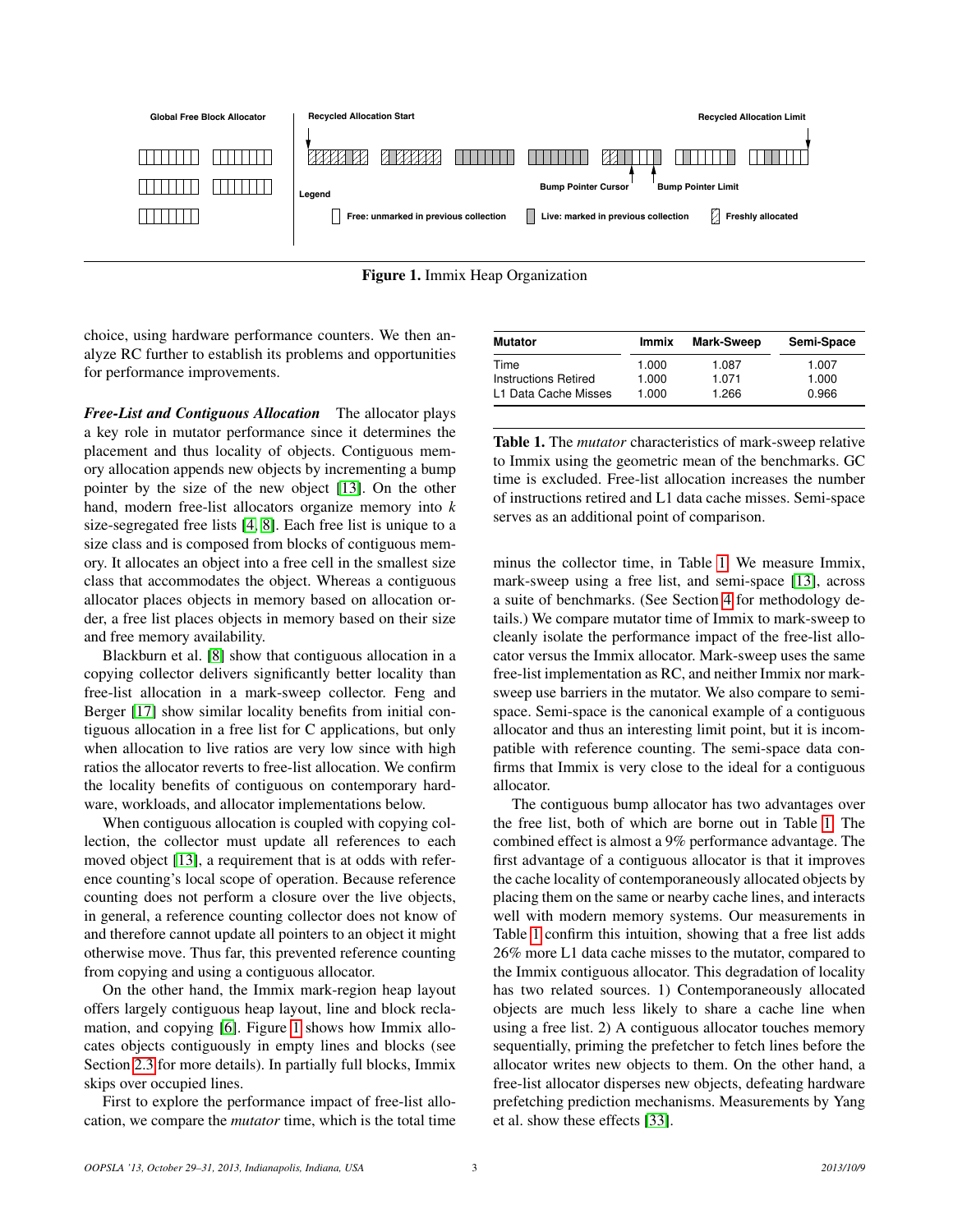<span id="page-3-0"></span>

| <b>Mutator</b>              | Sticky Immix | RC    | <b>Immix</b> |
|-----------------------------|--------------|-------|--------------|
| Time                        | 1.000        | 1.093 | 0.975        |
| <b>Instructions Retired</b> | 1.000        | 1.092 | 0.972        |
| L1 Data Cache Misses        | 1.000        | 1.329 | 1.018        |

Table 2. The *mutator* characteristics of RC and Sticky Immix, which except for heap layout have similar features. GC time is excluded. RC's free list allocator increases instructions retired and L1 cache misses. Immix serves as a point of comparison.

The second advantage of contiguous allocation is that it uses fewer instructions per allocation, principally because it zeros free memory in bulk using substantially more efficient code [\[33\]](#page-17-3). The allocation itself is also simpler because it only needs to check whether there is sufficient memory to accommodate the new object and increase the bump pointer, while the free-list allocator has to look up and update the metadata to decide where to allocate. However, we inspect generated code and confirm the result of Blackburn et al. [\[8\]](#page-16-5) — that in the context of a Java optimizing compiler, where the size of most objects is statically known, the free-list allocation sequence is only slightly more complex than for the bump pointer. The overhead in additional instructions shown in Table [1](#page-2-1) is therefore solely attributable to the substantially less efficient cell-by-cell zeroing required by a free-list allocator. We measure a 7% increase in the number of retired instructions due to the free list compared to Immix's contiguous allocator.

*Analyzing RC Overheads* We use a similar analysis to examine mutator overheads in RC [\[27\]](#page-17-2) by comparing to Sticky Immix [\[6,](#page-16-4) [15\]](#page-16-9), a generational variant of Immix. We choose Sticky Immix for its similarities to RC. Both collectors a) are mostly non-moving, b) have generational behavior, and c) use similar write barriers. This comparison holds as much as possible constant but varies the heap layout between free list and contiguous.

Table [2](#page-3-0) compares mutator time, retired instructions, and L1 data cache misses of RC and Sticky Immix. The mutator time of RC is on average 9.3% slower than Sticky Immix, which is reflected by the two performance counters we report. 1) RC has on average 9.2% more mutator retired instructions than Sticky Immix. 2) RC has on average 33% more mutator L1 data cache misses than Sticky Immix. These results are consistent with the hypothesis that RC's use of a free list is the principal source of overhead compared to Sticky Immix, and motivates our design that combines reference counting with the Immix heap structure.

#### <span id="page-3-1"></span>2.2 High Performance Reference Counting

The first account of reference counting was published by George Collins in 1960 [\[14\]](#page-16-0), just months after John Mc-Carthy first described tracing garbage collection [\[24\]](#page-17-0). The two approaches are duals. Reference counting directly identifies dead objects by keeping a count of the number of references to each object, freeing the object when its count reaches zero. Tracing algorithms, such as McCarthy's, do not directly identify dead objects, but rather, they identify live objects, and the remaining objects are implicitly dead. Most high performance tracing algorithms are *exact*, which means that they precisely identify all live objects in the heap. To identify live objects, they must enumerate all live references from the running program's stacks, which means that the runtime must maintain accurate *stack maps*. Maintaining stack maps is a formidable engineering burden, and is a reason why some language developers use reference counting rather than tracing [\[19\]](#page-16-10). To build stack maps, the compiler (or interpreter) must be able to determine for every register and stack location, at *every* point in the program's execution where a GC is legal, whether that location contains a valid heap reference or not.

Collins' first reference counting algorithm suffered from significant drawbacks including: a) an inability to collect cycles of garbage, b) overheads due to tracking very frequent pointer mutations, c) overheads due to storing the reference count, and d) overheads due to maintaining counts for short lived objects. The following paragraphs briefly outline five important optimizations developed over the past fifty years to improve over Collins' original paper. Shahriyar et al. show that together these optimizations deliver competitive performance [\[27\]](#page-17-2).

*Deferral* To mitigate the high cost of maintaining counts for rapidly mutated references, Deutsch and Bobrow introduced deferred reference counting [\[16\]](#page-16-11). Deferred reference counting ignores mutations to frequently modified variables, such as those stored in registers and on the stack. Deferral requires a two phase approach, dividing execution into distinct mutation and collection phases. This tradeoff reduces reference counting work significantly, but delays reclamation.

Since deferred references are not accounted for during the mutator phase, the collector counts other references and places zero count objects in a zero count table (ZCT) deferring their reclamation. Periodically in a GC reference counting phase, the collector enumerates all deferred references into a root set and then reclaims any object in the ZCT that is not in the root set.

Bacon et al. [\[3\]](#page-16-12) eliminate the zero count table by buffering decrements between collections. At collection time, the collector temporarily increments a reference count to each object in the root set and then processes all of the buffered decrements. Although much faster than naïve immediate reference counting, these schemes typically require stack maps to enumerate all live pointers from the stacks. Stack maps are an engineering impediment, which discourages many reference counting implementations from including deferral [\[19\]](#page-16-10).

*Coalescing* Levanoni and Petrank observed that all but the first and last in any chain of mutations to a reference within a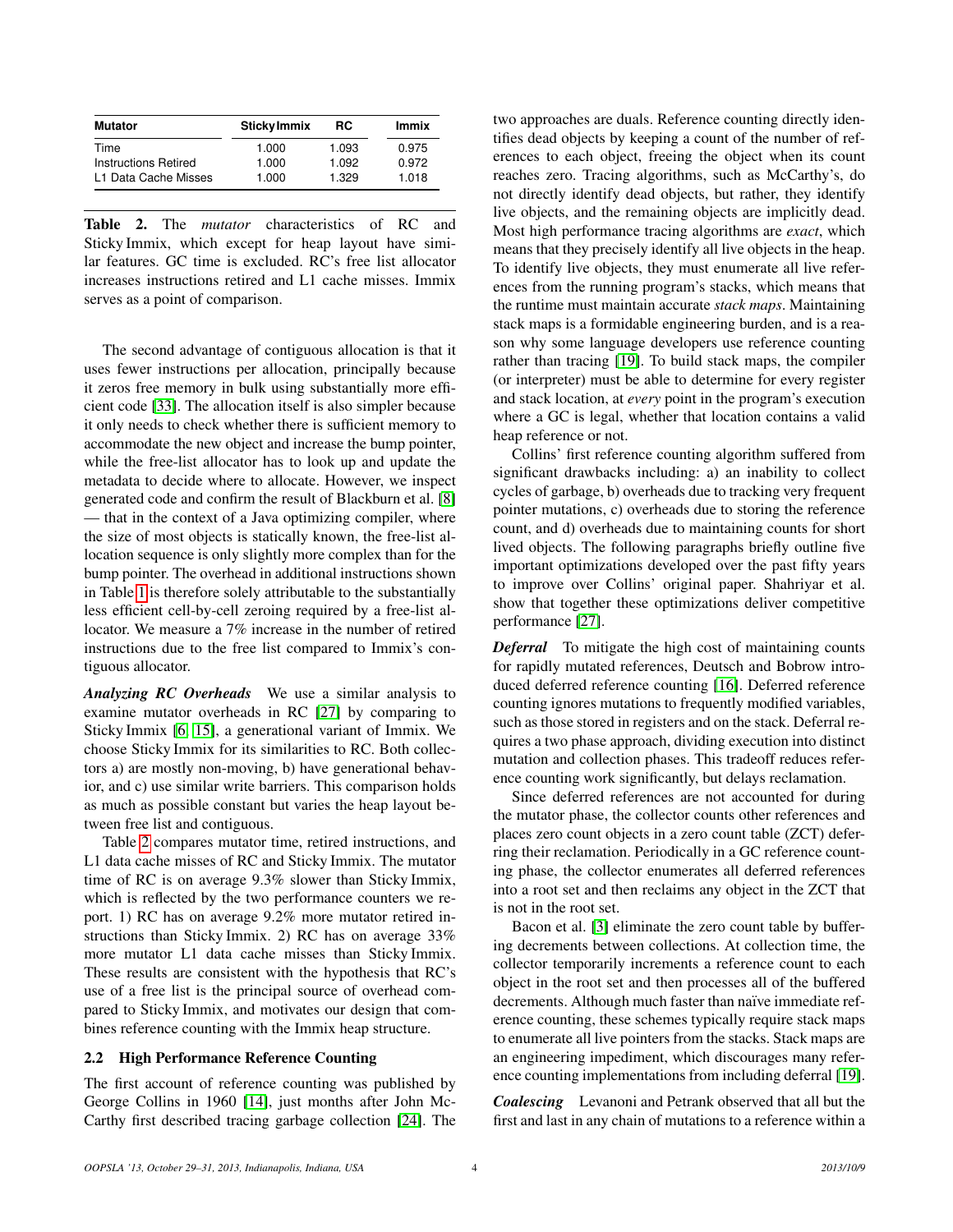given window can be *coalesced* [\[21,](#page-16-3) [22\]](#page-17-1). Only the initial and final states of the reference are necessary to calculate correct reference counts. Intervening mutations generate increments and decrements that cancel each other out. This observation is exploited by remembering (logging) only the initial value of a reference field when the program mutates it between periodic reference counting collections. At each collection, the collector need only apply a decrement to the initial value of any over-written reference (the value that was logged), and an increment to the latest value of the reference (the current value of the reference).

Levanoni and Petrank implemented coalescing using *object remembering*. The first time the program mutates an object reference after a collection phase a) a write barrier logs *all* of the outgoing references of the mutated object and marks the object as logged; b) all subsequent reference mutations in this mutator phase to the (now logged) object are ignored; and c) during the next collection, the collector scans the remembered object, increments *all* of its outgoing pointers, decrements all of its remembered outgoing references, and clears the logged flag. This optimization uses two buffers called the mod-buf and dec-buf. The allocator logs all new objects, ensuring that outgoing references are incremented at the next collection. The allocator does *not* record old values for new objects because all outgoing references start as *null*.

*Limited Bit Counts* Each object has a reference count. A dedicated word for the count guarantees that it will never overflow since a word is large enough to count a pointer from every address in the address space. However, reference counting may use fewer bits [\[20\]](#page-16-13). Shahriyar et al. show that using a full word adds non-negligible overhead. They instead use just four bits that are available in the object's header word in many systems [\[27\]](#page-17-2). The reference counter leaves any count that is about to overflow in a stuck state, protecting the integrity of the remainder of the header word, but introducing a potential garbage leak. Each time the cycle collector runs it resets each reference count, which has the effect of bounding the impact of stuck reference counts. Shahriyar et al. show that this strategy performs well.

*Cycle Collection* Reference counting suffers from the problem that cycles of objects will sustain non-zero reference counts, and therefore cannot be collected. To attain completeness, a separate backup tracing collector executes from time to time to eliminate cyclic garbage [\[31\]](#page-17-4). Backup tracing must enumerate live root references from the stack and registers, which requires stack maps. For this reason, naïve reference counting implementations usually do not perform cycle collection.

A backup tracing collector typically collects cycles by performing a mark-sweep trace of the entire heap. Researchers tried limiting tracing to mutated objects [\[2\]](#page-16-1), but subsequently Frampton showed backup tracing, starting from the roots, performs better [\[18\]](#page-16-2).

Both RC and RC Immix use backup tracing [\[18,](#page-16-2) [27\]](#page-17-2). Performing the trace requires a mark bit in each object header. During the trace, RC takes the opportunity to recompute all reference counts and thus may fix stuck counts. RC then sweeps all dead objects to the free list. RC Immix uses the same approach, except that it also recomputes object counts on lines and then reclaims free lines and blocks.

*Young Objects* As the weak generational hypothesis states, most objects die young [\[23,](#page-17-5) [30\]](#page-17-6), and as a consequence, young objects are a very important optimization target. All high performance collectors today exploit this observation, typically via a copying generational nursery [\[30\]](#page-17-6). Prior work applies the weak generational hypothesis to reference counting by combining reference counting with a copying nursery [\[5\]](#page-16-14) and by in-place mark-sweep tracing [\[25\]](#page-17-7).

Shahriyar et al. applied two optimizations to deferred, coalescing reference counting to exploit short lived young objects: 1) *lazy mod-buf insertion* and 2) *allocate as dead*. Lazy mod-buf insertion avoids adding new objects to the modbuf. Instead, it sets a *new* bit in object headers during allocation and the collector only adds new objects to the modbuf lazily when it processes increments. During collection whenever the subject of an increment has its new bit set, the collector first clears the new bit and then pushes the object into the mod-buf. Because in a coalescing deferred reference counter, all references from roots and old objects will increment all objects they reach, this approach will only retain new objects directly reachable from old objects and the roots. For each object in the mod-buf, the collector will increment each of its children, which makes this scheme transitive. Thus new objects are effectively traced.

The allocate as dead optimization is a simple extension of the above strategy. Instead of allocating objects live with a reference count of one and enqueueing a compensating decrement, this strategy allocates new objects as dead and does not enqueue a decrement. This optimization inverts the presumption: the reference counter does not need to identify new objects that are dead, but it must rather identify live objects. This inversion means that the collector performs work in the infrequent case when a new object survives a collection, rather that in the common case when it dies. New objects become live when they receive their first increment when the collector processes the mod-buf. This strategy removes the need for creating compensating decrements and avoids explicitly freeing short lived objects.

Modern widely used implementations of reference counting employ few, if any, of the above optimizations. The likely explanation for this phenomena is two-fold. First, reference counting lagged the best generational garbage collectors by 40% until 2012 when Shahriyar et al. closed the gap to 10%. Consequently, reference counting is not currently used in performance critical settings. Second, one attraction of simple reference counting implementations is that they do not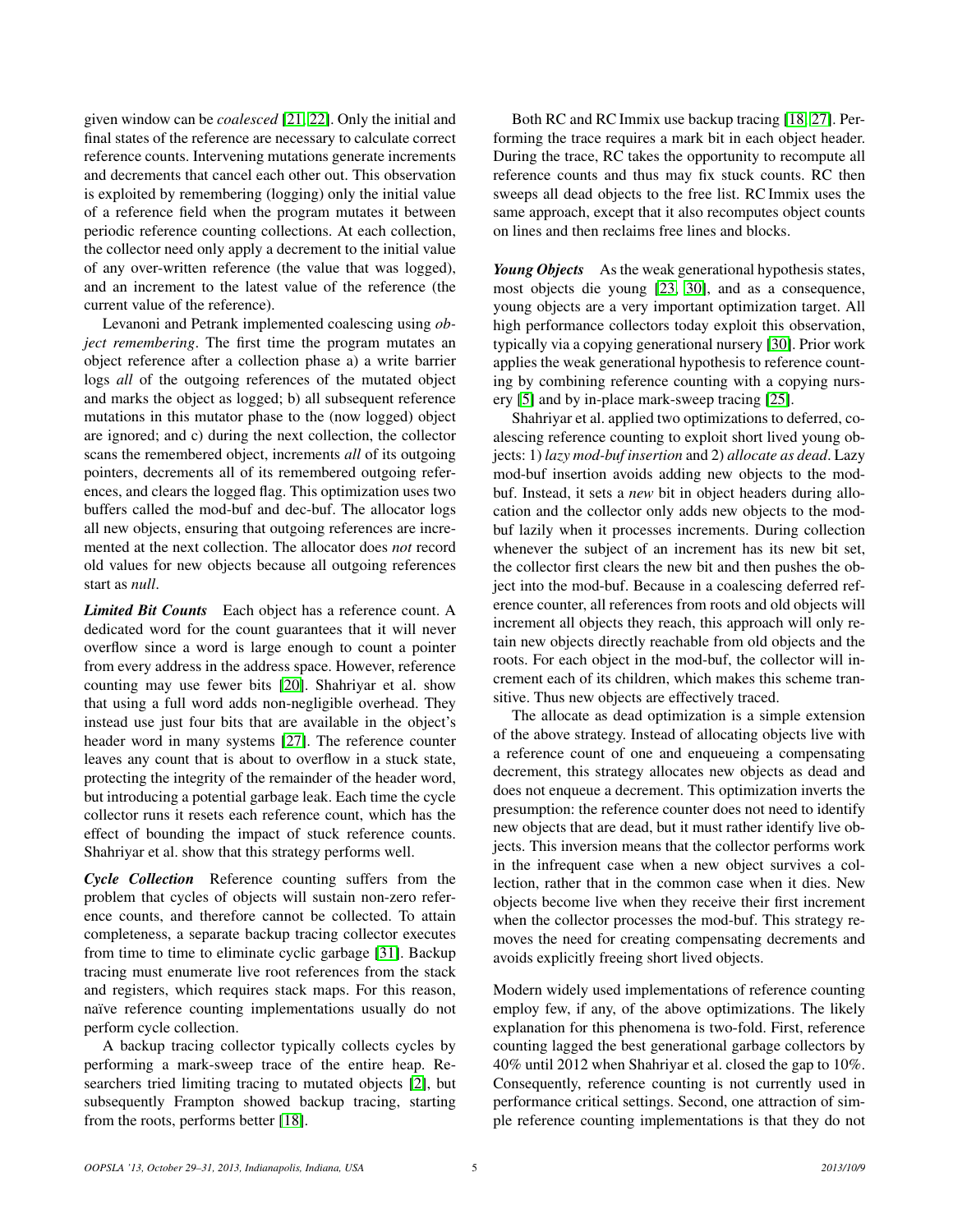require sophisticated runtime system support, such as precise stack maps. Many of the optimizations we describe here require the same runtime support as a tracing collector, undermining a principal advantage of a simple implementation. The reference counting implementations in widely used languages such as PHP and Objective-C are naïve. Because they lack these optimizations, they are inefficient. Shahriyar et al.'s collector implements all these optimizations and is our RC baseline.

We have outlined the state of the art in reference counting. RC Immix builds upon this foundation and then extends it by a) changing the underlying heap structure, and b) performing proactive and reactive copying to mitigate fragmentation and improve locality. The result is that RC Immix entirely eliminates the 10% performance overhead suffered by the fastest previous reference counting implementation.

### <span id="page-5-0"></span>2.3 Heap Organization and Immix

Blackburn and McKinley outline three heap organizations: a) free lists, b) contiguous, and c) regions [\[6\]](#page-16-4). Until now, reference counting used a free-list heap structure. In this paper, we adapt reference counting to use regions. In particular, we combine object reference counting with the line and block reclamation strategy used by Immix.

*Free List* A free-list allocator uses a heap structure that divides memory into cells of various fixed sizes [\[32\]](#page-17-8). When space is required for an object, the allocator searches a data structure called a free list to find a cell of sufficient size to accommodate the object. When an object becomes free, the allocator returns the cell containing the object to the free list for reuse. Free lists are used by explicit memory management systems and by mark-sweep and reference counting garbage collectors. Importantly, free-list allocators do not require copying of objects, which makes them particularly amenable to systems that use reference counting and to systems that require support for pinning of objects (i.e. objects that cannot be moved).

Free lists support immediate and fast reclamation of individual objects, which makes them particularly suitable for reference counting. Other systems, such as evacuation and compaction, must identify and move live objects before they may reclaim any memory. Also, free lists are a good fit to backup tracing used by many reference counters. Free lists are easy to *sweep* because they encode free and occupied memory in separate metadata. The sweep identifies and retains live objects and returns memory occupied by dead objects to the free list. Free lists suffer two notable shortcomings. First, they are vulnerable to fragmentation of two kinds. They suffer from internal fragmentation when objects are not perfectly matched to the size of their containing cell, and they suffer external fragmentation when free cells of particular sizes exist, but the allocator requires cells of another size. Second, they suffer from poor locality because they often po-

sition contemporaneously allocated objects in spatially disjoint memory, as discussed in Section [2.1.](#page-1-0)

*Mark-Region* Mark-region memory managers use a simple bump pointer to allocate objects into regions of contiguous memory [\[6\]](#page-16-4). A tracing collection marks each object and marks its containing region. Once all live objects have been traced, it reclaims unmarked regions. This design addresses the locality problem in free-list allocators. A mark-region memory manager can choose whether to move surviving objects or not. By contrast, evacuating and compacting collectors must copy, leading them to have expensive space or time collection overheads compared to mark-sweep collectors. Mark-region collectors are vulnerable to fragmentation because a single live object may keep an entire region alive and unavailable for reuse, and thus must copy some objects to attain good performance.

*Immix: Lines, Blocks, and Opportunistic Copying* Immix is a mark-region collector that uses a region hierarchy with two sizes: lines, which target cache line locality, and blocks, which target page level locality [\[6\]](#page-16-4). Each block is composed of lines, as shown in Figure [1.](#page-2-0) The allocator places new objects contiguously into empty lines and skips over occupied lines. Objects may span lines, but not blocks. Immix uses a bit in the header to indicate whether an object straddles lines, for efficient line marking. Immix recycles partially free blocks, allocating into them first.

Immix tackles fragmentation using *opportunistic* defragmentation, which mixes marking with copying. At the beginning of a collection, Immix identifies fragmentation as follows. Blocks with available memory indicate fragmentation because although available, the memory was not usable by the mutator. Furthermore, the live/free status for these blocks is up-to-date from the prior collection. In this case, Immix performs what we call here, a *reactive* defragmenting collection. To mix marking and copying, Immix uses two bits in the object header to differentiate between marked and forwarded objects. At the beginning of a defragmenting collection, Immix identifies source and target blocks. During the mark trace, when Immix first encounters an object that resides on a source block and there is still available memory for it on a target block, Immix copies the object to a target block, leaving a forwarding pointer. Otherwise Immix simply marks the object as usual. When Immix encounters forwarded objects while tracing, it updates the reference accordingly. This process is opportunistic, since it performs copying until it exhausts memory to defragment the heap. The result is a collector that combines the locality of a copying collector and the collection efficiency of a mark-sweep collector with resilience to fragmentation.

The best performing production collector in Jikes RVM is generational Immix (GenImmix) [\[6\]](#page-16-4), which consists of a copying young space and an Immix old space.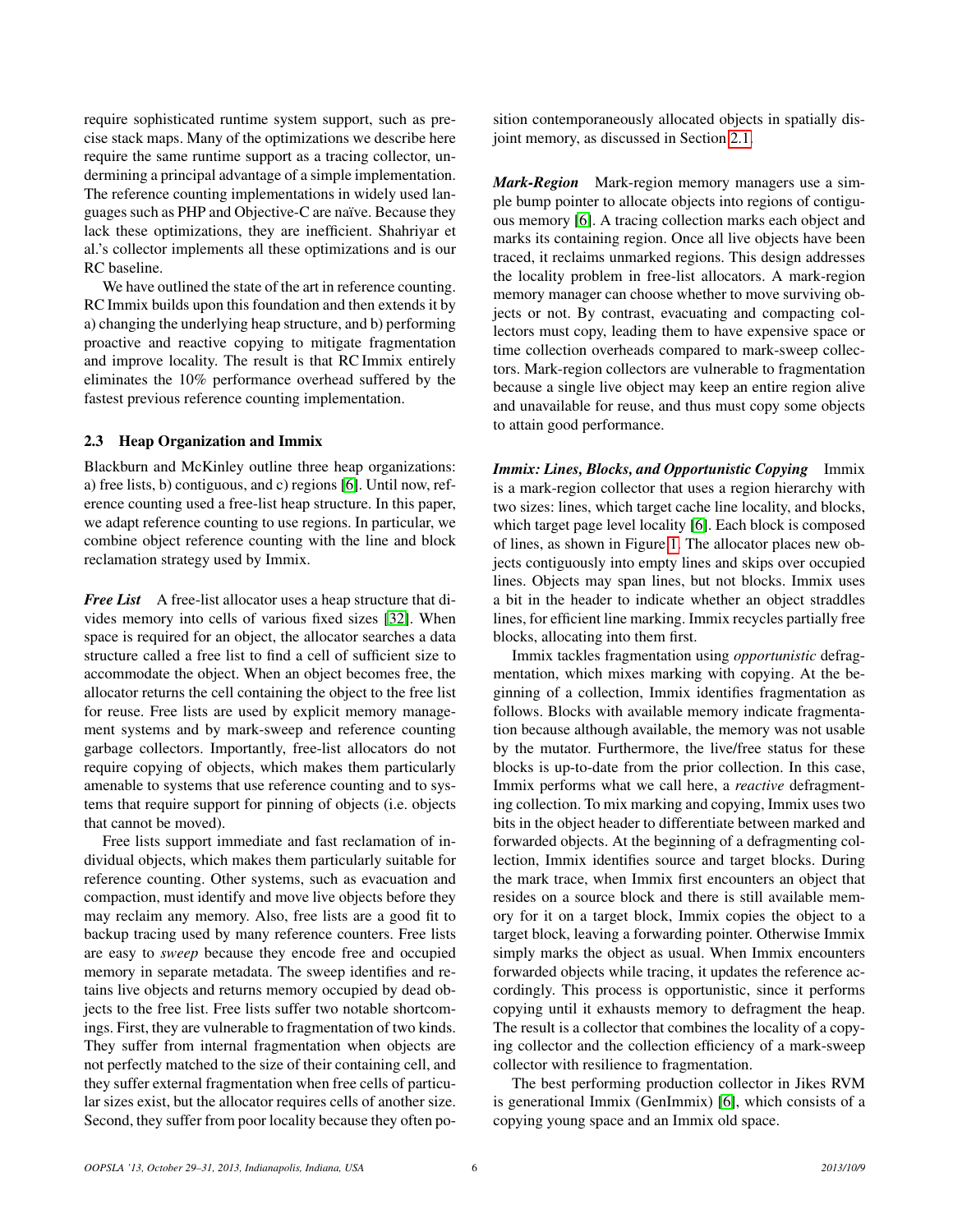# 3. Design of RC Immix

This section presents the design of RC Immix, which combines the RC and Immix collectors described in the previous section. This combination requires solving two problems. 1) We need to adapt the Immix line/block reclamation strategy to a reference counting context. 2) We need to share the limited number of bits in the object header to satisfy the demands of both Immix and reference counting.

In addition, RC Immix seizes two opportunities for defragmentation using *proactive* and *reactive* opportunistic copying. When identifying new objects for the first time, it opportunistically copies them, proactively defragmenting. When it, on occasion, performs cyclic garbage collection, RC Immix performs reactive defragmentation.

Similar to RC, RC Immix has frequent reference counting phases and occasional backup cycle tracing phases. This structure divides execution into discrete mutation, reference counting collection, and cycle collection phases.

### <span id="page-6-1"></span>3.1 RC and the Immix Heap

Until now, reference counting algorithms have always used free-list allocators. When the reference count for an object falls to zero, the reference counter frees the space occupied by the object, placing it on a free list for subsequent reuse by an allocator. Immix is a mark-region collector, which reclaims memory regions when they are completely free, rather than reclaiming memory on a per-object basis. Since Immix uses a line and block hierarchy, it reclaims free lines and if all the lines in a block are free, it reclaims the free block. Lines and block cannot be reclaimed until all objects within them are dead.

*RC Immix Line and Block Reclamation* RC Immix detects free lines by tracking the number of live objects on a line. RC Immix replaces Immix's line mark with a per-line live object count, which counts the number of live objects on the line. (It does not count incoming references to the line.)

As mentioned in Section [2.2,](#page-3-1) each object is born dead in RC, with a zero reference count to elide all reference counting work for short lived objects. In RC Immix, each line is also born dead with a zero live object count to similarly elide all line counting work when a newly allocated line only contains short lived objects. RC only increments an object's reference count when it encounters it during the first GC after the object is born, either directly from a root or due to an increment from a live mutated object. We propagate this laziness to per-line live object counts in RC Immix.

A newly allocated line will contain only newly born objects. During a reference counting collection, before RC Immix increments an object's reference count, it first checks the new bit. If the object is new, RC Immix clears the new object bit, indicating the object is now old. It then increments the object reference count *and* the live object count for the line. When all new objects on a line die before

<span id="page-6-0"></span>

Figure 2. How RC, Immix, and the different phases of RC Immix use the eight header bits.

the collection, RC Immix will never encounter a reference to an object on the line, will never increment the live object count, and will trivially collect the line at the end of the first GC cycle. Because Immix's line marks are bytes (stored in the metadata for the block) and the number of objects on a line is limited by the 256 byte line size, live object counts do not incur any space penalty in RC Immix compared to the original Immix algorithm.

*Limited Bit Count* In Jikes RVM, one byte (eight bits) is available in the object header for use by the garbage collector. RC uses all eight bits. It uses two bits to log mutated objects for the purposes of coalescing increments and decrements, one bit for the mark state for backup cycle tracing, one bit for identifying new objects, and the remaining four bits to store the reference count. Figure [2\(](#page-6-0)a) illustrates how RC fully uses all its eight header bits. Table [3](#page-7-0) shows that four bits for the reference count is sufficient to correctly count references to more than 99.8% of objects.

To integrate RC and Immix, we need some header bits in objects for Immix-specific functionality as well. The base Immix implementation requires four header bits, fewer header bits than RC, but three bits store different information than RC. Both Immix and RC share the requirement for one mark bit during a tracing collection. Immix however requires one bit to identify objects that span multiple lines and two bits when it forwards objects during defragmentation. (Copying collectors, including Immix and RC Immix, first copy the object and then store a forwarding pointer in the original object's header.) Figure [2\(](#page-6-0)b) shows the Immix header bits.

Immix and RC Immix both require a bit to identify objects that may span lines to ensure that all affected lines are kept live. Immix and RC Immix both use an optimization called conservative marking which means this bit is only set for objects that are larger than one line, which empirically is relatively uncommon [\[6\]](#page-16-4). Immix stores its line marks in per-block metadata and RC Immix does the same.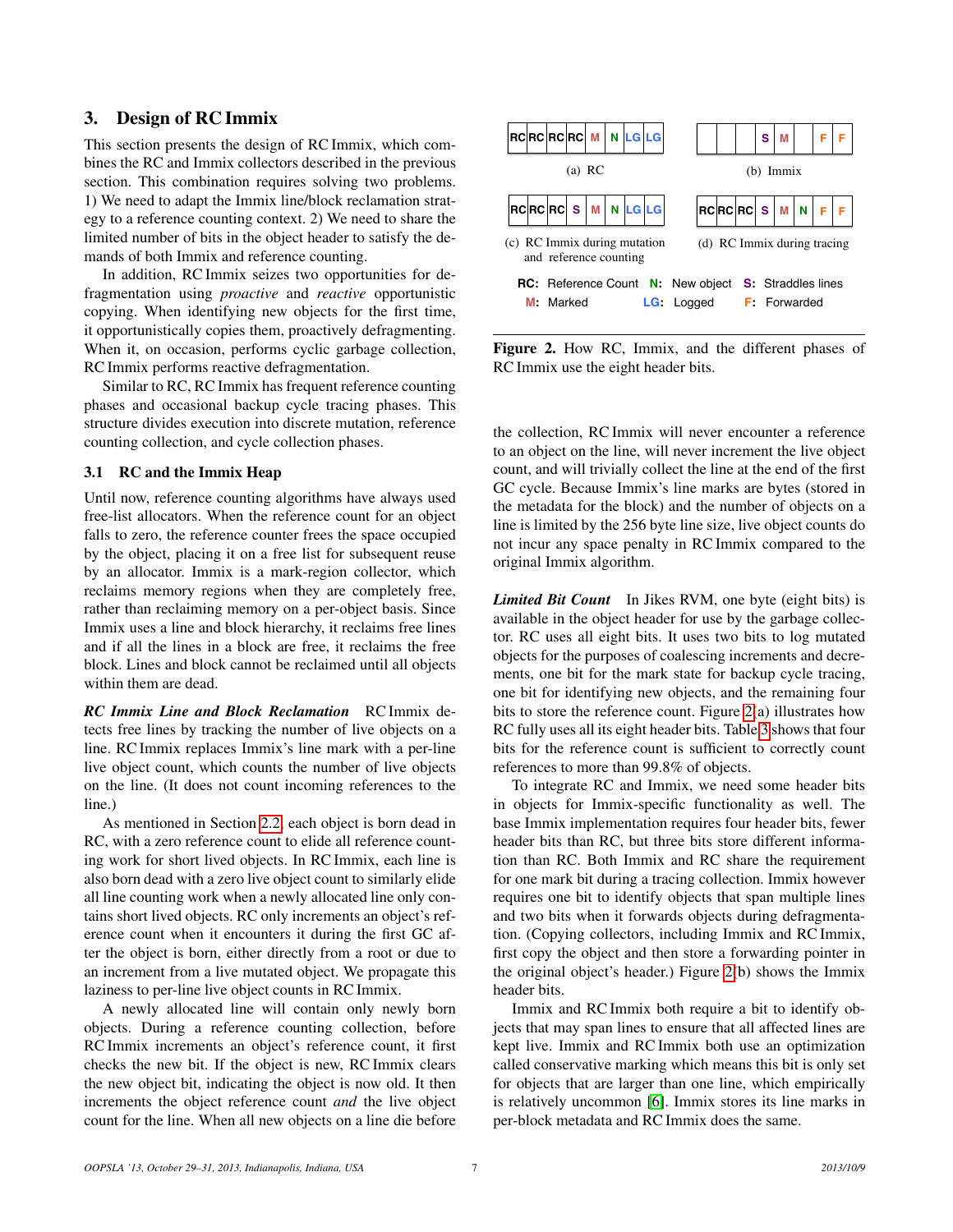<span id="page-7-0"></span>

|                                | Dits used     |      | 1859                       | $8^{\circ}$ | <b>LayaC</b>                                                                                                    |                      | mpegaudio      |                  |              | vect avoir plast craft editine top readily windot weater app |              |              |              |              |                       |              |              |              | <b>World</b> | ralan        |
|--------------------------------|---------------|------|----------------------------|-------------|-----------------------------------------------------------------------------------------------------------------|----------------------|----------------|------------------|--------------|--------------------------------------------------------------|--------------|--------------|--------------|--------------|-----------------------|--------------|--------------|--------------|--------------|--------------|
| $\mathbf{1}$<br>2              | 47.65<br>6.75 | 0.08 | 0.16 0.80                  |             | 33.93 57.31 9.37 66.77 7.29 20.23 44.76 34.74 49.54 47.08 86.36 49.68 96.89 66.31 75.83 38.23 59.62 13.54 47.83 |                      | 4.96 0.16 0.95 |                  |              | 0.95 15.74 2.54 1.83                                         |              |              |              |              | 9.38 4.73 47.38 20.75 | 5.57         | 4.67         | 5.15         |              | 0.01 2.47    |
| $\mathbf{3}$<br>$\overline{4}$ | 0.65<br>0.11  |      | 0 0.08 0.68<br>$0.06$ 0.68 |             | 0.59<br>0.28                                                                                                    | $\Omega$<br>$\Omega$ | 0.16<br>0.08   | 0.01<br>$\Omega$ | 6.69<br>0.06 | 0.10<br>0.05                                                 | 0.02<br>0.01 | 1.15<br>0.24 | 0.31<br>0.10 | 0.21<br>0.01 | 0.16<br>0.01          | 0.01<br>0.01 | 0.14<br>0.02 | 1.53<br>0.26 | 0.01<br>0.01 | 0.59<br>0.17 |
| 5                              | 0.06          |      | $0\quad 0.03\quad 0.49$    |             | 0.12                                                                                                            | $\Omega$             | 0.03           | $\Omega$         | 0.06         | 0.03                                                         | 0.01         | 0.07         | 0.05         | 0.01         | 0.01                  | 0.01         | 0.01         | 0.14         | 0.01         | 0.06         |

Table 3. Percentage of objects that overflow for a given number of reference counting bits. RC Immix and RC use three and four bits, respectively. Data from Shahriyar et al. [\[27\]](#page-17-2). On average, 0.65% of objects overflow with three bits.

Immix and RC Immix both need to forward objects during defragmentation. Forwarding uses two bits during a collection to record the forwarding state (not forwarded, being forwarded, forwarded).

At first cut, it seems that there are not enough bits since adding Immix functionality to RC requires three bits and would thus reduce the bits for the reference count to just one. However, we observe that RC Immix only needs the logged bits for an object to coalesce increments and decrements during reference counting, and it only needs forwarding bits when tracing new objects and during backup cycle collection. These activities are mutually exclusive in time, so they are complementary requirements.

We therefore put the two bits to use as follows. 1) During mutation RC Immix follows RC, using the logged bits to mark modified objects that it has remembered for coalescing. 2) During a reference counting collection, RC Immix follows RC. For old objects, RC Immix performs increments and decrements as specified by coalescing and then clears the two bits. 3) For new objects and during cycle collection, RC Immix follows Immix. It sets the now cleared bits to indicate that it has forwarded an object and at the end of the collection, reclaims the memory. RC Immix thus overloads the two bits for coalescing and forwarding. Figure [2\(](#page-6-0)c) shows how RC Immix uses the header bits during mutation and reference counting. Figure [2\(](#page-6-0)d) shows how RC Immix repurposes the logged bits for forwarding during a collection. All the other bits remain the same in both phases.

Consequently, we reduce the number of reference counting bits to three. Three bits will lead to overflow in just 0.65% of objects on average, as shown in Table [3.](#page-7-0) When a reference count is about to overflow, it remains stuck until a cycle collection occurs, at which time it is reset to the correct value or left stuck if the correct count is higher.

Several optimizations and languages such as C# require pinning. Pinned objects are usually identified by a bit in the header. The simplest way to add pinning is to steal another bit from the reference count, reducing it to two bits. A slightly more complex design adds pinning to the logged and forwarded bits, since each of logged and forwarding only require three states. When we evaluated stealing a reference count bit for pinning, it worked well (see Section [5.3\)](#page-14-0), so we did not explore the more complex implementation. Our default RC Immix configuration does *not* use pinning.

## <span id="page-7-1"></span>3.2 Cycle Collection and Defragmentation

*Cycle Collection* Reference counting suffers from the problem that cycles of objects will sustain non-zero reference counts and therefore cannot be collected. The same problem affects RC Immix, since line counts follow object liveness. RC Immix relies on a backup tracing cycle collector to correct incorrect line counts and stuck object counts. It uses a mark bit for each object and each line. It takes one bit from the line count for the mark bit and uses the remaining bits for the line count. The cycle collector starts by setting all the line marks and counts to zero. During cycle collection, the collector marks each live object, marks its corresponding line, and increments the live object count for the line when it first encounters the object. At the end of marking, the cycle collector reclaims all unmarked lines.

Whenever any reference counting implementation finds that an object is dead, it decrements the reference counts of all the children of the dead object, which may recursively result in more dead objects. This rule applies to reference counting in RC and RC Immix. RC and RC Immix's cycle collection is tasked with explicitly resetting all reference counts. In addition, RC Immix restores correct line counts. This feature eliminates the need to sweep dead objects altogether and RC Immix instead sweeps dead lines.

RC Immix performs cycle collection on occasion. How often to perform cycle collection is an empirical question that trades off responsiveness with immediacy of cycle reclamation that we explore below.

*Defragmentation with Opportunistic Copying* Reference counting is a local operation, meaning that the collector is only aware of the number of references to an object, not their origin. Therefore it is generally not possible to move objects during reference counting. However, RC Immix seizes upon two important opportunities to copy objects and thus mitigate fragmentation. First, we observe that when an object is subject to its first reference counting collection, *all* references to that object will be traversed, giving us a unique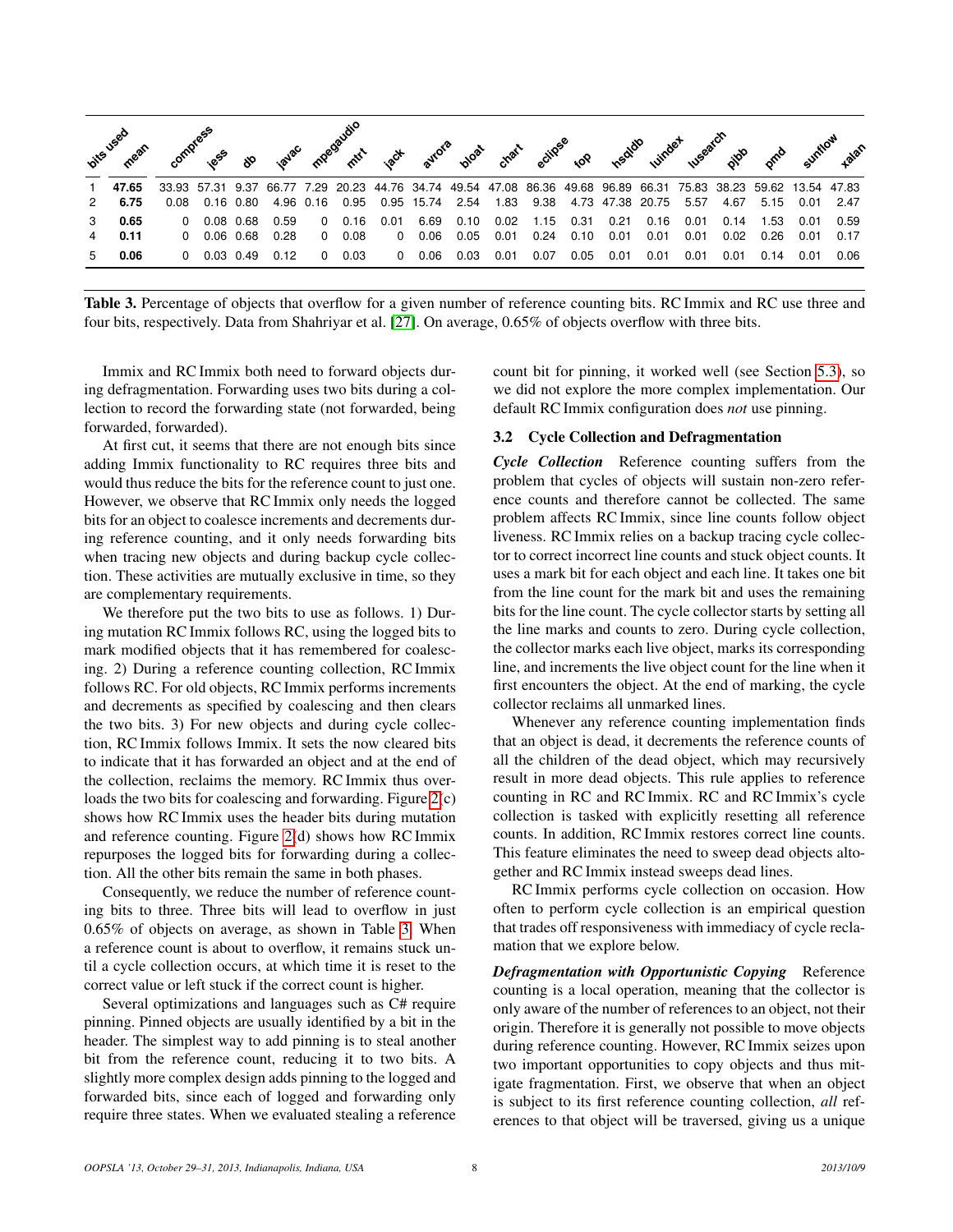opportunity to move the object during a reference counting collection. Because each object is unreferenced at birth, at its first GC, the set of all increments to a new object must be the set of *all* references to that object. Second, we exploit the fact that cycle collection involves a global trace, and thus presents another opportunity to copy objects. In both cases, we use *opportunistic* copying. Opportunistic copying mixes copying with in-place reference counting and marking such that it can stop copying when it exhausts the available space.

*Proactive Defragmentation* RC Immix's proactive defragmentation copies as many surviving new objects as possible given a particular *copy reserve*. During the mutator phase, the allocator dynamically sets aside a portion of memory as a copy reserve, which strictly bounds the amount of copying that may occur in the next collection phase. In a classic semi-space copying collector, the copy reserve must be large enough to accommodate all objects surviving because it is dictated by the worst case survival scenario. Therefore, every new block of allocation requires a block for the copy reserve. Because RC Immix is a mark-region collector, which can reuse partially occupied blocks, copying is optional. Copying is an optimization rather than required for correctness. Consequently, we size the copy reserve according to performance criteria.

Choosing the copy reserve size reflects a tradeoff. A large copy reserve eats into memory otherwise available for allocation and invites a large amount of copying. Although copying mitigates fragmentation, copying is considerably more expensive than marking and should be used judiciously. On the other hand, if the copy reserve is too small, it may not compact objects that will induce fragmentation later.

Our heuristic seeks to mimic the behavior of a generational collector, while making the copy reserve as small as possible. Ideally, an oracle would tell us the survival rate of the next collection (e.g., 10%) and the collector would size the copy reserve accordingly. We seek to emulate this policy by using past survival rate to predict the future. Computing fine-gain byte or object survival in production requires looking up every object's size, which is too expensive. Instead, we use line survival rate as an estimate of byte survival rate. We compute line survival rates of partially full blocks when we scan the line marks in a block to recycle its lines. This computation adds no measurable overhead.

Table [4](#page-8-0) shows the average byte, object, line, and block percentage survival rates. Block survival rates significantly over predict actual byte survival rates. Line survival rates over predict as well, but much less. The difference between line and block survival rate is an indication of fragmentation. The larger the difference between the two, the more live objects are spread out over the blocks and the less likely a fresh allocation of a multi-line object will fit in the holes (contiguous free lines).

We experimented with a number of heuristics and choose two effective ones. We call our default copy reserve heuristic

<span id="page-8-0"></span>

|                  | <b>Immix</b> | Min       |             | <b>Immix Survival</b> |                |              |
|------------------|--------------|-----------|-------------|-----------------------|----------------|--------------|
|                  | Alloc        | Heap      | <b>Byte</b> | Object                | Line           | <b>Block</b> |
| <b>Benchmark</b> | MВ           | <b>MB</b> | %           | %                     | %              | %            |
| compress         | 0.3          | 21        | 6           | 5                     | 7              | 11           |
| jess             | 262          | 20        | 1           | 1                     | 7              | 53           |
| db               | 53           | 19        | 8           | 6                     | 8              | 10           |
| javac            | 174          | 30        | 17          | 19                    | 32             | 66           |
| mpegaudio        | 0.2          | 13        | 41          | 37                    | 44             | 100          |
| mtrt             | 97           | 18        | 3           | 3                     | 6              | 11           |
| jack             | 248          | 19        | 3           | 2                     | 6              | 32           |
| avrora           | 53           | 30        | 1           | 4                     | 8              | 9            |
| bloat            | 1091         | 40        | 1           | 1                     | 5              | 32           |
| chart            | 628          | 50        | 4           | 5                     | 17             | 67           |
| eclipse          | 2237         | 84        | 6           | 6                     | 7              | 36           |
| fop              | 47           | 35        | 14          | 13                    | 29             | 69           |
| hsqldb           | 112          | 115       | 23          | 23                    | 26             | 56           |
| jython           | 1349         | 90        | 0           | 0                     | 0              | 0            |
| luindex          | 9            | 30        | 8           | 11                    | 11             | 15           |
| lusearch         | 1009         | 30        | 3           | $\overline{c}$        | 4              | 22           |
| lusearch-fix     | 997          | 30        | 1           | 1                     | $\overline{2}$ | 8            |
| pmd              | 364          | 55        | 9           | 11                    | 14             | 26           |
| sunflow          | 1820         | 30        | 1           | 2                     | 5              | 99           |
| xalan            | 507          | 40        | 12          | 5                     | 24             | 51           |
| pjbb2005         | 1955         | 355       | 11          | 12                    | 24             | 87           |

Table 4. Benchmark characteristics. Bytes allocated into the Immix heap and minimum heap, in MB. The average survival rate as a percentage of bytes, objects, lines, and blocks measured in an instrumentation run at  $1.5\times$  the minimum heap size. Block survival rate is too coarse to predict byte survival rates. Line survival rate is fairly accurate and adds no measurable overhead.

<span id="page-8-1"></span>

|                  |             | <b>Heap Size</b> |           |
|------------------|-------------|------------------|-----------|
| <b>Heuristic</b> | $1.2\times$ | $1.5\times$      | $2\times$ |
| MAX              | 1.031       | 0.984            | 0.976     |
| FXP              | 1.036       | 0.990            | 0.982     |

Table 5. Two proactive copying heuristics and their performance at 1.2, 1.5 and 2 times the minimum heap size, averaged over all benchmarks. Time is normalized relative to GenImmix. Lower is better.

MAX. MAX simply takes the maximum survival rate of the last N collections (4 in our experiments). Also good, but more complex, is a heuristic we call EXP. EXP computes a moving window of survival rates in buckets of N bytes of allocation (32 MB in our experiments) and then weights each bucket by an exponential decay function (1 for the current bucket, 1/2 for the next oldest, 1/4, and so on). Table [5](#page-8-1) shows that the simple MAX heuristic performs well. We believe better heuristics are possible.

*Reactive Defragmentation* RC Immix also performs *reactive* defragmentation, during cycle collection. At the start of each cycle collection, the collector determines whether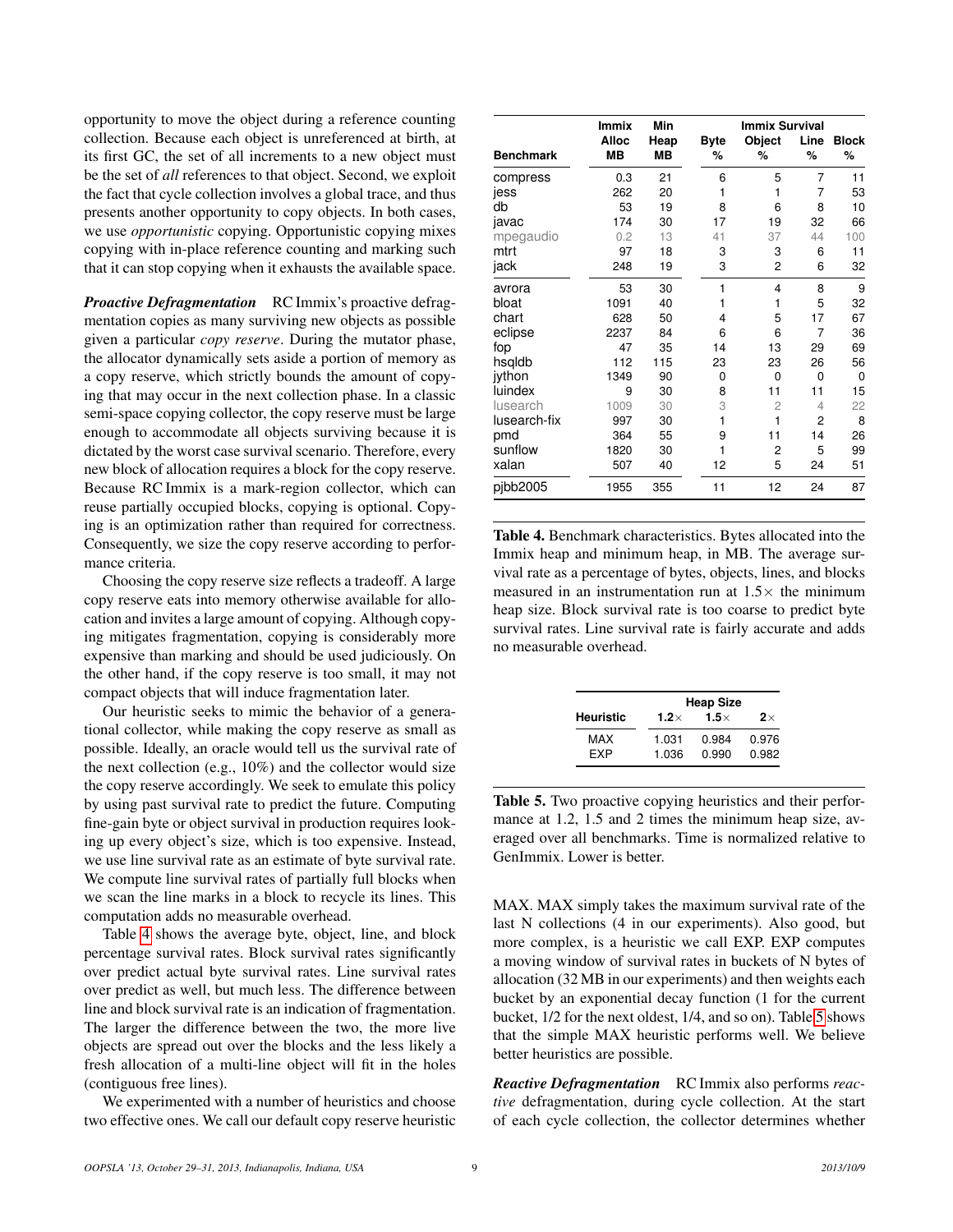<span id="page-9-1"></span>

|       | <b>Threshold</b> | <b>Heap Size</b> |             |           |  |  |
|-------|------------------|------------------|-------------|-----------|--|--|
|       | Cycle Defrag     | $1.2\times$      | $1.5\times$ | $2\times$ |  |  |
| $1\%$ | $1\%$            | 1.030            | 0.983       | 0.975     |  |  |
| 5%    | 5%               | 1.041            | 0.983       | 0.976     |  |  |
| 10%   | 10%              | 1.096            | 0.993       | 0.980     |  |  |

Table 6. Sensitivity to frequency of cycle detection and reactive defragmentation at 1.2, 1.5 and 2 times the minimum heap size, averaged over all benchmarks. Time is normalized relative to GenImmix. Lower is better.

to defragment based on fragmentation levels, any available free blocks, and any available partially filled blocks containing free lines, using statistics it gathers in the previous collection. RC Immix uses these statistics to select defragmentation sources and targets. If an object is unmovable when the collector first encounters it, the collector marks the object and line live, increments the object and line counts, and leaves the object in place. When the collector first encounters a movable live object on a source block, and there is still sufficient space for it on a target block, it opportunistically evacuates the object, copying it to the target block, and leaves a forwarding pointer that records the address of the new location. If the collector encounters subsequent references to a forwarded object, it replaces them with the value of the object's forwarding pointer.

A key empirical question for cycle detection and defragmentation is how often to perform them. If we perform them too often, the system loses its incrementality and pays both reference counting and tracing overheads. If we perform them too infrequently, it takes a long time to reclaim objects kept alive by dead cycles and the heap may suffer a lot of fragmentation. Both waste memory. This threshold is necessarily a heuristic. We explore thresholds as a function of heap size.

We use the following principle for our heuristic. If at the end of a collection, the amount of free memory available for allocation falls below a given threshold, then we mark the next collection for cycle collection. We can always include defragmentation with cycle detection, or we can perform it less frequently. Triggering cycle collection and defragmentation more often enables applications to execute in smaller minimum heap sizes, but will degrade performance. Depending on the scenario, this choice might be desirable. We focus on performance and use a free memory threshold which is a fraction of the total heap size. We experiment with a variety of thresholds to pick the best values for both and show the results for three heap sizes in Table [6.](#page-9-1) (See Section [4](#page-9-0) for our methodology.) Based on the results in Table [6,](#page-9-1) we use 1% for both.

### <span id="page-9-2"></span>3.3 Optimized Root Scanning

The existing implementation of the RC algorithm treats Jikes RVM's boot image as part of the root set [\[27\]](#page-17-2), enumerating each reference in the boot image at each collection. We identified this as a significant bottleneck in small heaps and instead treat the boot image as a non-collected part of the heap, rather than part of the root set. This very simple change delivers a significant performance boost to RC in modest heaps and is critical to RC Immix's performance in small heaps (Figure [4\(](#page-13-0)a)).

## <span id="page-9-0"></span>4. Methodology

This section presents software, hardware, and measurement methodologies that we use to evaluate RC Immix.

*Benchmarks.* We draw 21 benchmarks from DaCapo [\[10\]](#page-16-15), SPECjvm98 [\[28\]](#page-17-9), and pjbb2005 [\[9\]](#page-16-16). The pjbb2005 benchmark is a fixed workload version of SPECjbb2005 [\[29\]](#page-17-10) with 8 warehouses that executes 10,000 transactions per warehouse. We do not use SPECjvm2008 because that suite does not hold workload constant, so is unsuitable for GC evaluations unless modified. Since a few DaCapo 9.12 benchmarks do not execute on our virtual machine, we use benchmarks from both 2006-10-MR2 and 9.12 Bach releases of DaCapo to enlarge our suite.

We omit two outliers, mpegaudio and lusearch, from our figures and averages, but include them grayed-out in tables, for completeness. The mpegaudio benchmark is a very small benchmark that performs almost zero allocation. The lusearch benchmark allocates at three times the rate of any other. The lusearch benchmark derives from the 2.4.1 stable release of Apache Lucene. Yang et al. [\[33\]](#page-17-3) found a performance bug in the method QueryParser.getFieldQuery(), which revision r803664 of Lucene fixes [\[26\]](#page-17-11). The heavily executed getFieldQuery() method unconditionally allocated a large data structure. The fixed version only allocates a large data structure if it is unable to reuse an existing one. This fix cuts total allocation by a factor of eight, speeds the benchmark up considerably, and reduces the allocation rate by over a factor of three. We patched the DaCapo lusearch benchmark with just this fix and we call the fixed benchmark lusearch-fix. The presence of this anomaly for over a year in public releases of a widely used package suggests that the behavior of lusearch is of some interest. Compared with GenImmix, RC Immix improves the performance of lusearch by 34% on i7-2600, but we use lusearch-fix in our results.

*Jikes RVM & MMTk.* We use Jikes RVM and MMTk for all of our experiments. Jikes RVM [\[1\]](#page-16-17) is an open source high performance Java virtual machine (VM) written in a slightly extended version of Java. We use Jikes RVM release 3.1.2+hg r10475 to build RC Immix and compare it with different GCs. MMTk is Jikes RVM's memory management sub-system. It is a programmable memory management toolkit that implements a wide variety of collectors that reuse shared components [\[8\]](#page-16-5).

All of the garbage collectors we evaluate are parallel [\[7\]](#page-16-18). They use thread local allocation for each application thread to minimize synchronization. During collection,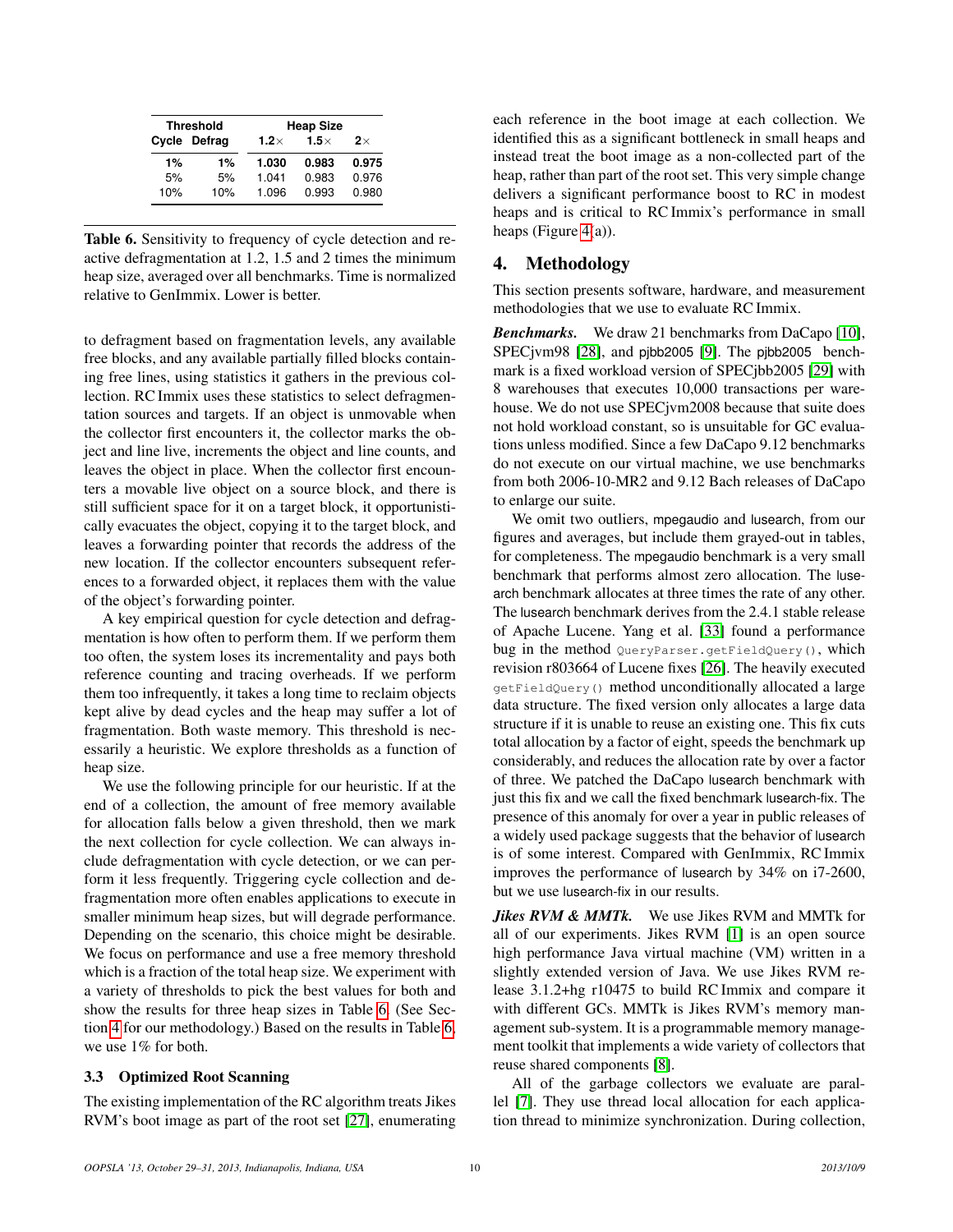the collectors exploit available software and hardware parallelism [\[12\]](#page-16-19). To compare collectors, we vary the heap size to understand how well collectors respond to the time space tradeoff. In our experiments, no collector consistently ran in smaller heaps than the other collectors. Therefore we selected for our minimum heap size the smallest heap size in which *all* of the collectors execute, and thus have complete results at all heap sizes for all collectors.

Jikes RVM does not have a bytecode interpreter. Instead, a fast template-driven baseline compiler produces machine code when the VM first encounters each Java method. The adaptive compilation system then judiciously optimizes the most frequently executed methods. Using a timer-based approach, it schedules periodic interrupts. At each interrupt, the adaptive system records the currently executing method. Using a cost model, it then selects frequently executing methods it predicts will benefit from optimization. The optimizing compiler compiles these methods at increasing levels of optimizations.

To reduce perturbation due to dynamic optimization and to maximize the performance of the underlying system that we improve, we use a *warmup replay* methodology. Before executing any experiments, we gathered compiler optimization profiles from the 10th iteration of each benchmark. When we perform an experiment, we execute one complete iteration of each benchmark without any compiler optimizations, which loads all the classes and resolves methods. We next apply the benchmark-specific optimization profile and perform no subsequent compilation. We then measure and report the subsequent iteration. This methodology greatly reduces non-determinism due to the adaptive optimizing compiler and improves underlying performance by about 5% compared to the prior replay methodology [\[11\]](#page-16-20). We run each benchmark 20 times (20 invocations) and report the average. We also report 95% confidence intervals for the average using Student's t-distribution.

*Operating System.* We use Ubuntu 10.04.01 LTS server distribution and a 64-bit (x86 64) 2.6.32-24 Linux kernel.

*Hardware Platform.* We report performance, performance counter, and detailed results on a 32nm Core i7-2600 Sandy Bridge with 4 cores and 2-way SMT running at 3.4GHz. The two hardware threads on each core share a 32KB L1 instruction cache, 32KB L1 data cache, and 256KB L2 cache. All four cores share a single 8MB last level cache. A dualchannel memory controller is integrated into the CPU. The system has 4GB of DDR3-1066 memory installed.

## 5. Results

We first compare RC Immix with other collectors at a moderate  $2\times$  heap size, then consider sensitivity to available memory, and perform additional in depth analysis.

## 5.1 RC Immix Performance Overview

Table [7](#page-12-0) and Figure [3](#page-11-0) compare total time, mutator time, and garbage collection time of RC Immix and RC Immix without proactive copying ('no PC') against a number of collectors. The figure illustrates the data and the table includes raw performance as well as relative measurements of the same data. This analysis uses a moderate heap size of  $2\times$  the minimum in which all collectors can execute each benchmark. Production systems often use this heap size because it strikes a balance in the space-time tradeoff exposed by garbage collected languages between memory consumption and garbage collection overheads. We explore the space-time tradeoff in more detail in Section [5.2.](#page-13-1) In Figure [3\(](#page-11-0)c) and [3\(](#page-11-0)d), results are missing for some configurations on some benchmarks. In each of these cases, either the numerator or denominator or both performed no GC (see Table [7\)](#page-12-0).

The table and figure compare six collectors.

- 1. GenImmix, which uses a copying nursery and an Immix mature space.
- 2. Sticky Immix, which uses Immix with an in-place generational adaptation [\[6,](#page-16-4) [15\]](#page-16-9).
- 3. Full heap Immix.
- 4. RC from Shahriyar et al.
- 5. RC Immix (no PC) which excludes proactive copying and performs well in moderate to large heaps due to very low collection times.
- 6. RC Immix as described in the previous section, which performs well at all heap sizes.

We normalize to GenImmix since it is the best performing in the literature [\[6\]](#page-16-4) across all heap sizes and consequently is the default production collector in Jikes RVM. All of the collectors, except RC, defragment when there is an opportunity, i.e., there are partially filled blocks without fresh allocation and fragmentation is high, as described in Section [3.2.](#page-7-1)

These results show that RC Immix outperforms the best performing garbage collector at this moderate heap size and completely eliminates the reference counting performance gap. The timegc show that, not surprisingly, Immix, the only full heap collector that does not exploit any generational behaviors, has the worst collector performance, degrading by on average 34%. Since garbage collection time is a relatively smaller influence on total time in a moderate heap, all but RC perform similarly on total time. At this heap size RC Immix performs the same as RC Immix (no PC), but its worse-case degradation is just 5% while its best case improvement is 22%. By comparison, RC Immix (no PC) has a worst case degradation of 12% and best case improvement of 24%. Table [7](#page-12-0) and Figure [3\(](#page-11-0)c) show that RC Immix (no PC) has the best garbage collection time, outperforming GenImmix by 48%. As we show later, RC Immix has an advantage over RC Immix (no PC) when memory is tight and fragmentation is a bigger issue.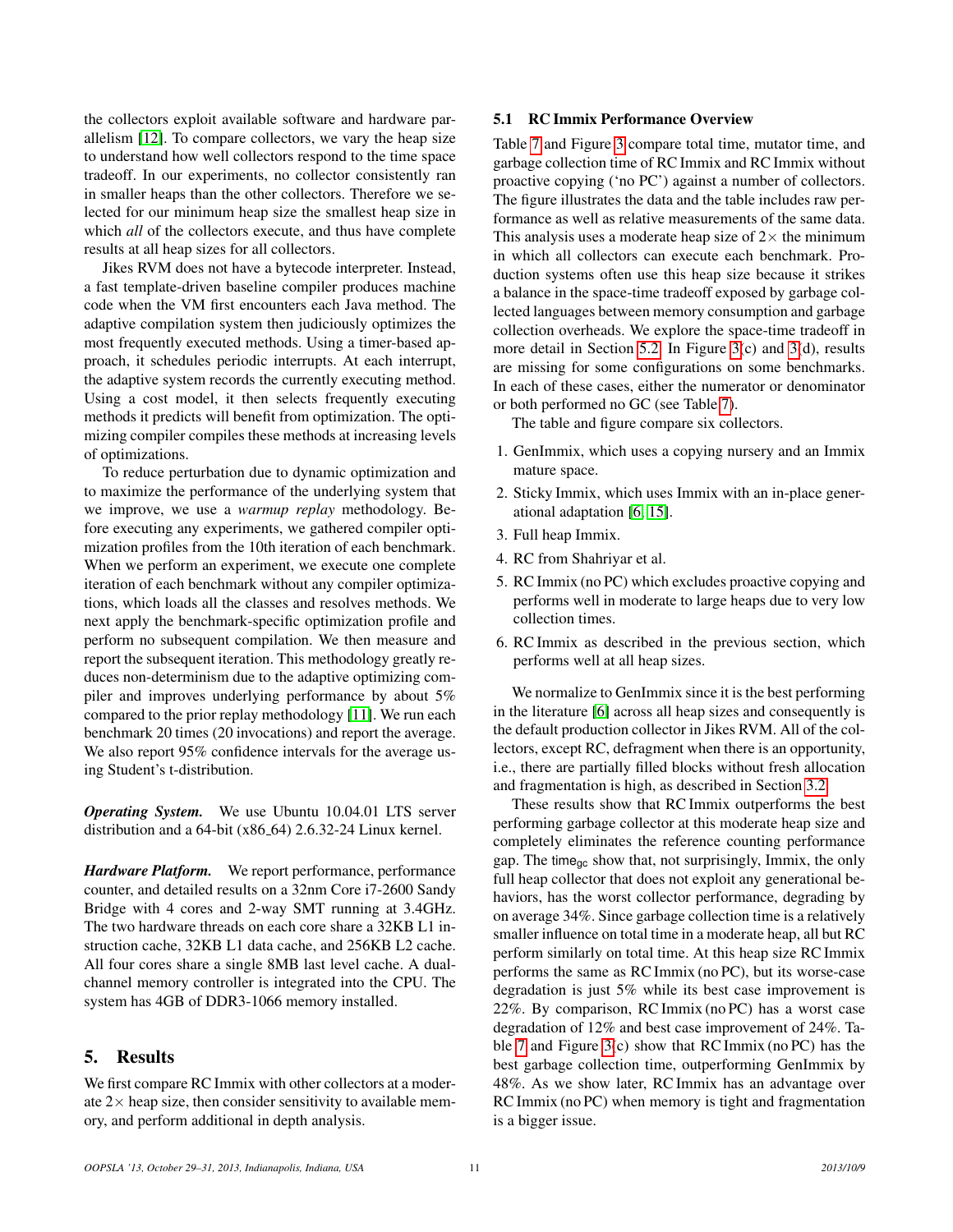<span id="page-11-0"></span>

Figure 3. RC Immix performs 3% better than GenImmix, the highest performance generational collector, at a moderate heap size of 2 times the minimum. The first three graphs compare total, mutator, and GC slowdowns relative to GenImmix; lower is better. The fourth graph indicates the GC load seen by each configuration. RC Immix eliminates all the mutator time overheads of RC. Error bars are not shown, but 95% confidence intervals are given in Table [7.](#page-12-0)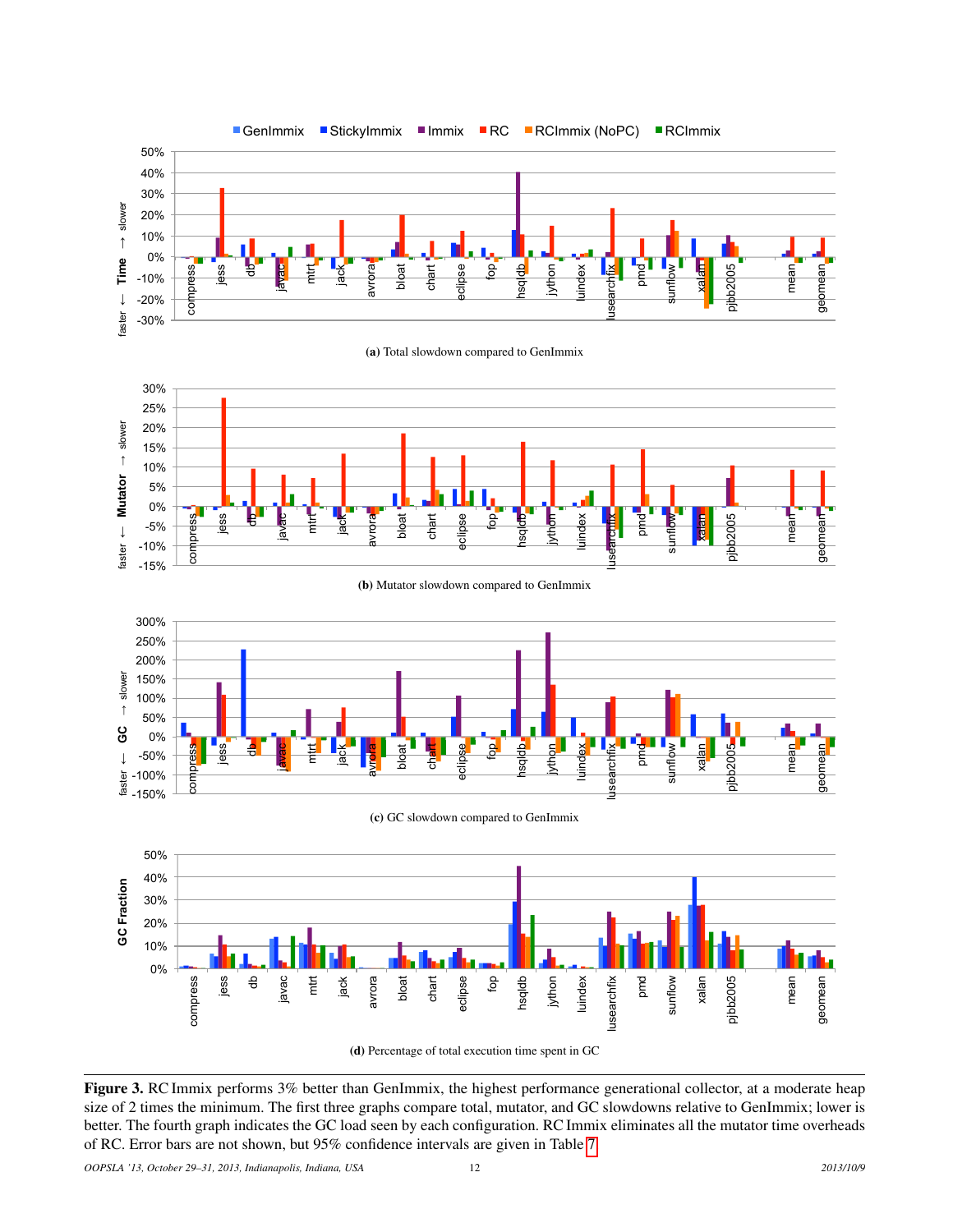<span id="page-12-0"></span>

| <b>Benchmark</b> | Genlmmix                                                        | Stickylmmix                                           | Immix                                                    | RC                                                                   | <b>RC Immix (no PC)</b>                                  | <b>RC</b> Immix                                       |
|------------------|-----------------------------------------------------------------|-------------------------------------------------------|----------------------------------------------------------|----------------------------------------------------------------------|----------------------------------------------------------|-------------------------------------------------------|
|                  | milliseconds<br>time<br>time <sub>mu</sub> time <sub>gc</sub>   | time time <sub>mu</sub> time <sub>gc</sub>            | time time <sub>mu</sub> time <sub>gc</sub>               | Normalized to GenImmix<br>time time <sub>mu</sub> time <sub>gc</sub> | time time <sub>mu</sub> time <sub>gc</sub>               | time time <sub>mu</sub> time <sub>gc</sub>            |
| compress         | 2256<br>2237<br>20<br>$\pm 4.6$<br>$\pm$ 0.2<br>$\pm$ 0.2       | 1.00 1.00 1.37<br>$\pm 0.2$<br>$\pm$ 0.2<br>$\pm 5.9$ | 0.99 0.99 1.09<br>$\pm 0.2$ $\pm 0.2$<br>±4.1            | 1.00 1.00 0.76<br>$\pm 0.1$ $\pm 0.2$<br>$\pm$ 3.2                   | 0.97 0.98 0.25<br>$\pm 2.9$<br>$\pm 0.2$ $\pm 0.2$       | 0.97 0.97 0.28<br>$\pm 0.2$<br>$\pm$ 0.2<br>±1.6      |
| jess             | 485<br>453<br>32<br>±0.7<br>$\pm$ 0.7<br>$\pm 4.3$              | 0.98 0.99 0.77<br>$\pm 0.6$<br>$\pm 0.6$<br>$\pm$ 3.2 | 1.09 1.00 2.42<br>$_{\pm 0.8}$<br>$\pm 0.8$<br>$\pm 8.0$ | 1.33 1.28 2.08<br>±1.1<br>±1.2<br>±7.4                               | 1.02 1.03 0.85<br>$\pm 0.9$<br>±1.0<br>$\pm$ 6.7         | 1.01 1.01 0.98<br>$\pm$ 0.7<br>$\pm 0.6$<br>$\pm 6.8$ |
| db               | 1491<br>1460<br>31<br>±0.4<br>$\pm 0.4$<br>±7.1                 | 1.06 1.01 3.29<br>$\pm 0.5$ $\pm 0.5$<br>$\pm$ 17.8   | 0.96 0.96 0.92<br>±1.0<br>$\pm 1.0$<br>$\pm$ 5.6         | 1.09 1.10 0.68<br>$_{\pm 0.8}$<br>$\pm 0.8$<br>$\pm 4.0$             | 0.96 0.97 0.51<br>±0.9<br>$\pm 0.8$<br>$\pm 7.0$         | 0.97 0.97 0.85<br>$\pm$ 0.7<br>$\pm 0.8$<br>$\pm 8.0$ |
| javac            | 1048<br>911<br>137<br>$\pm 0.7$<br>$\pm 0.4$<br>$\pm 4.5$       | 1.02 1.01 1.10<br>$\pm 0.6$<br>$\pm 0.3$<br>$\pm 4.6$ | 0.86 0.95 0.25<br>$\pm 0.4$<br>$\pm 0.3$<br>$+0.9$       | 0.97 1.08 0.20<br>$\pm 0.5$<br>$\pm 0.3$<br>$\pm$ 0.7                | 0.89 1.01 0.08<br>$\pm 0.5$ $\pm 0.3$<br>±1.5            | 1.05 1.03 1.17<br>$\pm 2.3$<br>$\pm 0.5$<br>±15.2     |
| mpegaudio        | 1406<br>$\theta$<br>1406<br>$\pm 0.0$<br>$\pm$ 0.1<br>$\pm 0.1$ | 1.01 1.01 0.00<br>$\pm$ 0.2<br>$\pm 0.0$<br>$\pm$ 0.2 | 1.01 1.01 0.00<br>$\pm 0.1$<br>$\pm 0.0$<br>$\pm$ 0.1    | 1.00 1.00 0.00<br>$_{\pm 0.0}$<br>$\pm$ 0.1<br>$\pm$ 0.1             | 0.97 0.97 0.00<br>$\pm 0.0$<br>$\pm 0.1 \pm 0.1$         | 0.97 0.97 0.00<br>$\pm 0.1$ $\pm 0.1$<br>$\pm 0.0$    |
| mtrt             | 340<br>302<br>38<br>$\pm 3.5$<br>$\pm 3.8$<br>$\pm 2.8$         | 1.00 1.01 0.92<br>$\pm 3.7$<br>$\pm 4.2$<br>$\pm 7.1$ | 1.06 0.98 1.72<br>$\pm 2.6$<br>$\pm 2.7$<br>$\pm$ 5.7    | 1.06 1.07 1.00<br>$\pm 2.6$<br>$\pm 2.9$<br>$\pm 3.9$                | 0.96 1.01 0.58<br>$\pm 3.6$<br>$\pm 4.2$<br>$\pm 3.0$    | 0.98 0.99 0.89<br>$\pm 3.3$<br>$\pm$ 3.4<br>$\pm 7.0$ |
| jack             | 50<br>715<br>665<br>±0.7<br>$\pm$ 0.7<br>$\pm 7.3$              | 0.94 0.97 0.57<br>$\pm 0.6$<br>$\pm 0.6$<br>$\pm 3.4$ | 1.00 0.97 1.40<br>$\pm 0.7$<br>$\pm 7.4$<br>$\pm 0.8$    | 1.18 1.13 1.75<br>$\pm 0.8$<br>$\pm 0.7$<br>±9.2                     | 0.97 0.98 0.72<br>$\pm 0.8$ $\pm 0.7$<br>$\pm 6.6$       | 0.97 0.99 0.74<br>$\pm$ 0.7<br>$\pm 0.7$<br>$\pm 4.6$ |
| mean             | - 51<br>1056<br>1005<br>±0.9 ±4.4<br>$\pm 0.9$                  |                                                       |                                                          |                                                                      |                                                          |                                                       |
| geomean          |                                                                 | 1.00 1.00 1.12                                        | 0.99 0.97 1.06                                           | 1.10 1.11 0.85                                                       | 0.96 1.00 0.39                                           | 0.99 0.99 0.75                                        |
| avrora           | 20<br>3134<br>3154<br>±9.6<br>±1.2<br>±1.2                      | 0.99 1.00 0.21<br>$\pm 1.3$ $\pm 1.3$ $\pm 1.7$       | 0.98 0.98 0.58<br>$\pm 1.1$ $\pm 1.1$<br>±5.1            | 0.97 0.98 0.35<br>$\pm 1.3$ $\pm 1.3$<br>$\pm 2.6$                   | 0.98 0.98 0.12<br>$±1.2$ $±1.2$<br>±1.2                  | 0.98 0.99 0.46<br>$\pm 1.1$ $\pm 1.1$ $\pm 16.4$      |
| bloat            | 3018<br>3164<br>145<br>$\pm 0.4$<br>$\pm 0.5$<br>±1.7           | 1.04 1.03 1.09<br>$\pm 0.5$ $\pm 0.6$<br>±2.1         | 1.07 0.99 2.71<br>$\pm 0.8$ $\pm 0.8$<br>$\pm 6.4$       | 1.20 1.19 1.51<br>$\pm 0.5$ $\pm 0.6$<br>$\pm 2.6$                   | 1.02 1.02 0.90<br>$\pm 0.8$ $\pm 0.7$<br>±4.0            | 0.99 1.00 0.68<br>$\pm 0.5$<br>$\pm 0.5$<br>$\pm$ 3.1 |
| chart            | 3750<br>3473<br>276<br>$\pm$ 0.2<br>$\pm$ 0.1<br>±1.6           | 1.02 1.02 1.09<br>$\pm$ 0.2<br>$\pm$ 0.2<br>$\pm 1.4$ | 0.98 1.01 0.60<br>$\pm 0.5$<br>$\pm 0.5$<br>$\pm 0.9$    | 1.08 1.13 0.48<br>$\pm 0.5$<br>$\pm 0.5$<br>$\pm 0.9$                | 0.99 1.04 0.35<br>$_{\pm 0.8}$<br>$\pm 0.8$<br>$\pm 1.0$ | 0.99 1.03 0.52<br>$\pm 0.5$<br>$\pm 0.7$<br>$\pm$ 3.2 |
| eclipse          | 16203 15382<br>821<br>$\pm 4.0$<br>$\pm$ 4.2<br>±1.1            | 1.07 1.04 1.51<br>$±5.7$ $±5.9$<br>±1.5               | 1.06 1.01 2.06<br>±13.1<br>$\pm 8.5$ $\pm 170.2$         | 1.12 1.13 0.99<br>$\pm$ 5.7<br>$\pm$ 6.1<br>$\pm 1.0$                | 0.99 1.02 0.57<br>$\pm 4.9$<br>$\pm$ 5.2<br>$\pm 0.7$    | 1.03 1.04 0.79<br>$\pm$ 5.2<br>$\pm 5.5$<br>$\pm 4.5$ |
| fop              | 20<br>868<br>848<br>$\pm 0.8$<br>$\pm 0.8$<br>±2.0              | 1.05 1.04 1.11<br>±0.9<br>±0.9<br>±1.9                | 0.99 0.99 0.98<br>$\pm 0.9$<br>$\pm 0.9$<br>$\pm 4.1$    | 1.02 1.02 0.92<br>$\pm 0.9$<br>$\pm 0.9$<br>±1.8                     | 0.97 0.98 0.59<br>±0.9<br>$\pm 0.9$<br>±1.2              | 0.99 0.99 1.16<br>±1.0<br>±1.0<br>±12.4               |
| hsqldb           | 970<br>783<br>188<br>$\pm 0.8$<br>$\pm 0.1$<br>$\pm 4.3$        | 1.13 0.98 1.72<br>$\pm 0.2$ $\pm 11.2$<br>±1.9        | 1.41 0.96 3.25<br>$\pm 2.4$<br>$\pm 2.8$<br>±10.0        | 1.11 1.16 0.88<br>$\pm 0.7$<br>$\pm 0.2$<br>$\pm 2.7$                | 0.92 0.98 0.66<br>$\pm 0.6$<br>$\pm 0.5$<br>$\pm 2.3$    | 1.03 0.98 1.26<br>$\pm 0.6$<br>$\pm$ 0.1<br>$\pm 3.9$ |
| jython           | 3581<br>3493<br>88<br>$+1.8$<br>$\pm 0.5$<br>$+0.5$             | 1.03 1.01 1.66<br>$\pm 0.5$ $\pm 0.5$<br>$\pm 2.8$    | 1.02 0.95 3.71<br>$+0.4$<br>$+9.1$<br>$\pm 0.4$          | 1.15 1.12 2.36<br>$\pm 0.5$ $\pm 0.5$<br>$+3.4$                      | 0.99 1.00 0.58<br>$\pm 0.4$ $\pm 0.4$<br>$+4.2$          | 0.98 0.99 0.61<br>$+0.6$<br>$\pm 0.6$<br>$+1.5$       |
| luindex          | 626<br>620<br>$\overline{7}$<br>$\pm 0.3$<br>$\pm 0.3$<br>±4.4  | 1.02 1.01 1.50<br>$\pm 0.3$<br>$\pm 0.3$<br>$\pm 6.8$ | 0.99 1.00 0.00<br>$\pm 0.3$<br>$\pm 0.3$<br>$\pm 0.0$    | 1.02 1.02 1.10<br>$\pm 0.3$<br>$\pm 0.3$<br>$\pm 4.7$                | 1.02 1.03 0.50<br>$\pm 0.3$<br>$\pm 0.3$<br>$\pm 2.9$    | 1.04 1.04 0.73<br>$\pm 0.4$<br>$\pm 0.4$<br>±5.1      |
| lusearch         | 21471007<br>3154<br>$\pm 0.3$<br>$\pm 0.3$<br>$\pm 0.9$         | 1.01 0.77 1.52<br>$\pm 0.7$<br>$\pm 0.5$<br>$\pm 2.4$ | 0.91 0.72 1.30<br>$\pm 0.5$<br>$\pm 0.4$<br>±1.1         | 1.12 0.89 1.61<br>$\pm 0.7$<br>$\pm 0.6$<br>±1.4                     | 0.66 0.75 0.46<br>$\pm 0.4$<br>$\pm 0.6$<br>$\pm 0.5$    | 0.66 0.75 0.46<br>$\pm 0.5$<br>$\pm 0.8$<br>$\pm 0.5$ |
| lusearchfix      | 887<br>767<br>120<br>$\pm$ 3.2<br>$\pm 2.9$<br>$\pm 3.7$        | 0.92 0.96 0.66<br>$\pm 2.8$<br>$\pm$ 3.2<br>$\pm 1.7$ | 1.03 0.89 1.90<br>$\pm 3.0$<br>$\pm 3.1$<br>$\pm 4.2$    | 1.23 1.11 2.05<br>$\pm 4.5$<br>$\pm 4.3$<br>±4.1                     | 0.92 0.94 0.75<br>$\pm$ 3.2<br>$\pm 2.7$<br>±1.7         | 0.89 0.92 0.68<br>$\pm 2.2$<br>$\pm 2.6$<br>±1.7      |
| pmd              | 934<br>790<br>144<br>$\pm 4.5$<br>±1.2<br>±1.2                  | 0.96 0.98 0.82<br>$±1.0$ $±1.2$<br>$\pm 4.5$          | 1.00 0.98 1.07<br>±1.4 ±1.0<br>$\pm 7.8$                 | 1.09 1.15 0.78<br>$±1.5$ $±1.2$<br>$\pm 6.0$                         | 0.98 1.03 0.73<br>$±1.2$ $±1.2$<br>$\pm 5.3$             | 0.94 0.98 0.72<br>$+1.1$<br>$\pm 1.1$<br>$\pm 3.5$    |
| sunflow          | 307<br>2482<br>2175<br>$\pm 1.3$<br>±1.5<br>$_{\pm 1.1}$        | 0.95 0.98 0.72<br>±1.2<br>±1.4<br>±1.1                | 1.11 0.95 2.23<br>±1.1<br>±1.1<br>$\pm 3.8$              | 1.18 1.06 2.03<br>±1.1<br>±1.1<br>$\pm 2.9$                          | 1.12 0.98 2.12<br>$\pm 1.3$<br>±1.1<br>$\pm 5.5$         | 0.95 0.98 0.73<br>±1.0<br>±1.2<br>±2.5                |
| xalan            | 1393<br>1008<br>385<br>$\pm 8.5$<br>±11.6<br>±1.1               | 1.09 0.90 1.58<br>$\pm 6.7$<br>$\pm 7.5$<br>$\pm 3.6$ | 0.93 0.91 0.97<br>$\pm$ 11.1 $\pm$ 10.5 $\pm$ 22.9       | 0.98 0.98 0.99<br>$\pm 6.0$<br>$\pm 8.1$<br>±1.9                     | 0.76 0.92 0.34<br>$\pm 0.6$<br>$\pm$ 5.8<br>±9.1         | 0.78 0.90 0.45<br>$\pm 4.8$<br>±7.7<br>$\pm 1.2$      |
| mean             | 2957 210<br>3168<br>±1.8<br>±2.1 ±2.9                           |                                                       |                                                          |                                                                      |                                                          |                                                       |
| geomean          |                                                                 | 1.02 1.00 1.01                                        | 1.04 0.97 0.00                                           | 1.09 1.08 1.05                                                       | 0.97 0.99 0.56                                           | 0.96 0.99 0.70                                        |
| pjbb2005         | 3775<br>3363 412<br>±1.0<br>±1.1<br>$\pm 2.1$                   | 1.07 1.00 1.61<br>±1.0<br>±1.1<br>$\pm$ 3.7           | 1.11 1.07 1.37<br>$\pm 20.4 \pm 23.7$<br>$\pm$ 8.1       | 1.07 1.11 0.80<br>$±1.1$ $±1.2$<br>±4.7                              | 1.05 1.01 1.40<br>±1.2<br>±1.3<br>$\pm 4.5$              | 0.97 1.00 0.74<br>$\pm 1.3$<br>±1.3<br>$\pm 6.5$      |
| min<br>max       | 340<br>302<br>7<br>16203 15382 821                              | 0.92 0.90 0.21<br>1.13 1.04 3.29                      | 0.86 0.89 0.00<br>1.41 1.07 3.71                         | 0.97 0.98 0.20<br>1.33 1.28 2.36                                     | 0.76 0.92 0.08<br>1.12 1.04 2.12                         | 0.78 0.90 0.28<br>1.05 1.04 1.26                      |
|                  | 2362 171<br>2533                                                |                                                       |                                                          |                                                                      |                                                          |                                                       |
| mean             | ±1.6 ±3.4<br>±1.4                                               |                                                       | 1.02 1.00 1.07 1.03 0.98 1.34                            | 1.09 1.09 0.97                                                       | 0.97 1.00 0.52 0.97 0.99 0.72                            |                                                       |
| geomean          |                                                                 |                                                       |                                                          |                                                                      |                                                          |                                                       |

Table 7. RC Immix performs 3% better than GenImmix at a moderate heap size of  $2\times$  the minimum. We show at left total, mutator, and GC time for GenImmix in milliseconds and performance of RC, Immix, Sticky Immix, RC Immix (no PC), and RC Immix normalized to GenImmix. Lower is better. We grey-out and exclude from aggregates lusearch and mpegaudio because of their pathological behaviors, although both perform very well with our systems. The numbers in grey beneath the corresponding arithmetic mean report 95% confidence intervals, expressed as percentages.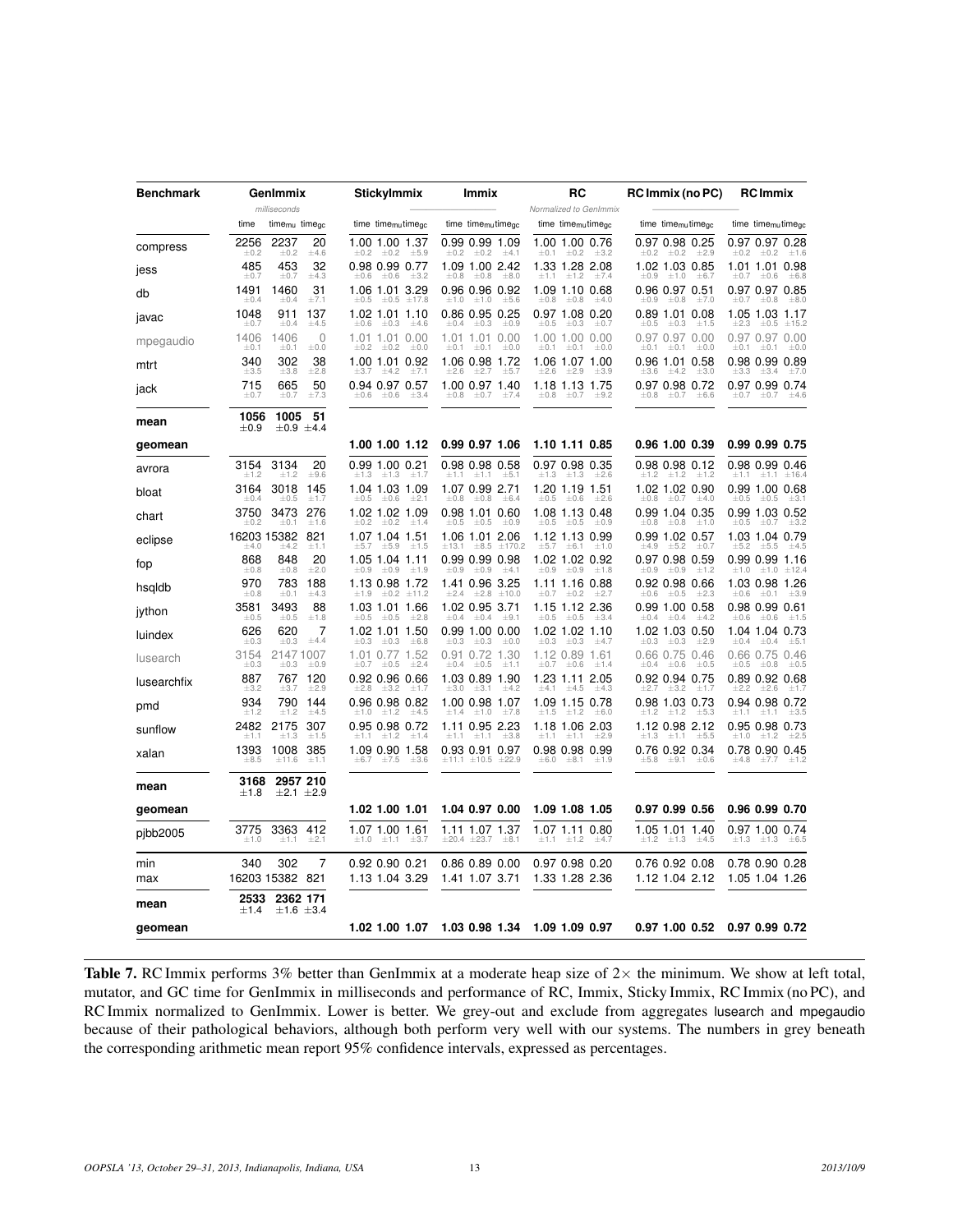<span id="page-13-2"></span>

| <b>Mutator</b>       | Genlmmix | RC.   | <b>RC</b> Immix |
|----------------------|----------|-------|-----------------|
| Time                 | 1.000    | 1.087 | 0.985           |
| Instructions Retired | 1.000    | 1.094 | 1.012           |
| L1 Data Cache Misses | 1.000    | 1.313 | 1.043           |

Table 8. Mutator performance counters show RC Immix solves the instruction overhead and poor locality problems in RC. Applications executing RC Immix compared with Gen-Immix in a moderate heap size of  $2 \times$  the minimum execute the same number of retired instructions and see only a slightly higher L1 data cache miss rate. Comparing RC to RC Immix, RC Immix reduces miss rates by around 20%.

The time<sub>mu</sub> columns of Table [7](#page-12-0) and Figure [3\(](#page-11-0)b) show that RC Immix matches or beats the Immix collectors with respect to mutator performance and improves significantly over RC in a moderate heap. The reasons that RC Immix improves over RC in total time stem directly from this improvement in mutator performance. RC mutator time is 9% worse than any other collector, as we reported in Table [2](#page-3-0) and discussed in Section [2.1.](#page-1-0) RC Immix completely eliminates this gap in mutator performance.

Table [8](#page-13-2) summarizes the reasons for RC Immix's improvement over RC by showing the number of mutator retired instructions and mutator L1 data cache misses for RC and RC Immix normalized to GenImmix. RC Immix solves the instruction overhead and poor locality problems in RC because by using a bump pointer, it wins twice.

First, it gains the advantage of efficient zeroing of free memory in lines and blocks, rather than zeroing at the granularity of each object when it dies or is recycled in the free list (see Section [2.1](#page-1-0) and Yang et al.'s measurements [\[33\]](#page-17-3)). Second, it gains the advantage of contiguous allocation in memory of objects allocated together in time. This heap layout induces good cache behavior because objects allocated and used together occupy the same cache line, and because the bump pointer marches sequentially through memory, the hardware prefetcher correctly predicts the next line to fetch, so it is in cache when the program (via the memory allocator) accesses it. Yang et al.'s prefetching measurements quantify this effect [\[33\]](#page-17-3). Table [8](#page-13-2) shows that compared to RC, RC Immix reduces cache misses by around 20%  $(1.043/1.313)$ . GenImmix has slightly lower cache miss rates than RC Immix, which makes sense because it always allocates new objects contiguously (sequentially) whereas RC Immix sometimes allocates into partially full blocks and must skip over occupied lines.

#### <span id="page-13-1"></span>5.2 Variable Heap Size Analysis

Figure [4](#page-13-0) evaluates RC Immix performance as a function of available memory. Each of the three graphs varies heap size between  $1 \times$  and  $6 \times$  the minimum in which all collectors can execute the benchmark. The graphs plot total time, mutator

<span id="page-13-0"></span>

Figure 4. The performance of GenImmix, RC, RC Immix, and RC Immix with no proactive copying (No PC) as a function of heap size.

time, and GC time as a geometric mean of the benchmarks, showing RC Immix, GenImmix, RC, RC with no boot image scanning (Section [3.3\)](#page-9-2), and RC Immix with the no proactive copying. Figure [4\(](#page-13-0)a) shows total time, and reveals that RC Immix dominates RC at all heap sizes, and consistently outperforms GenImmix at heap sizes above  $1.4\times$  the minimum. Figures [4\(](#page-13-0)b) and [4\(](#page-13-0)c) reveal the source of the behavior of RC Immix seen in Figure [4\(](#page-13-0)a). Figure [4\(](#page-13-0)b) reveals that the mutator performance of RC Immix is consistently good. This graph makes it clear that the underlying heap structure has a profound impact on mutator performance. Figure [4\(](#page-13-0)c) shows that in GC time, RC Immix outperforms RC in tighter heaps, matches GenImmix at heap size  $1.3\times$  the minimum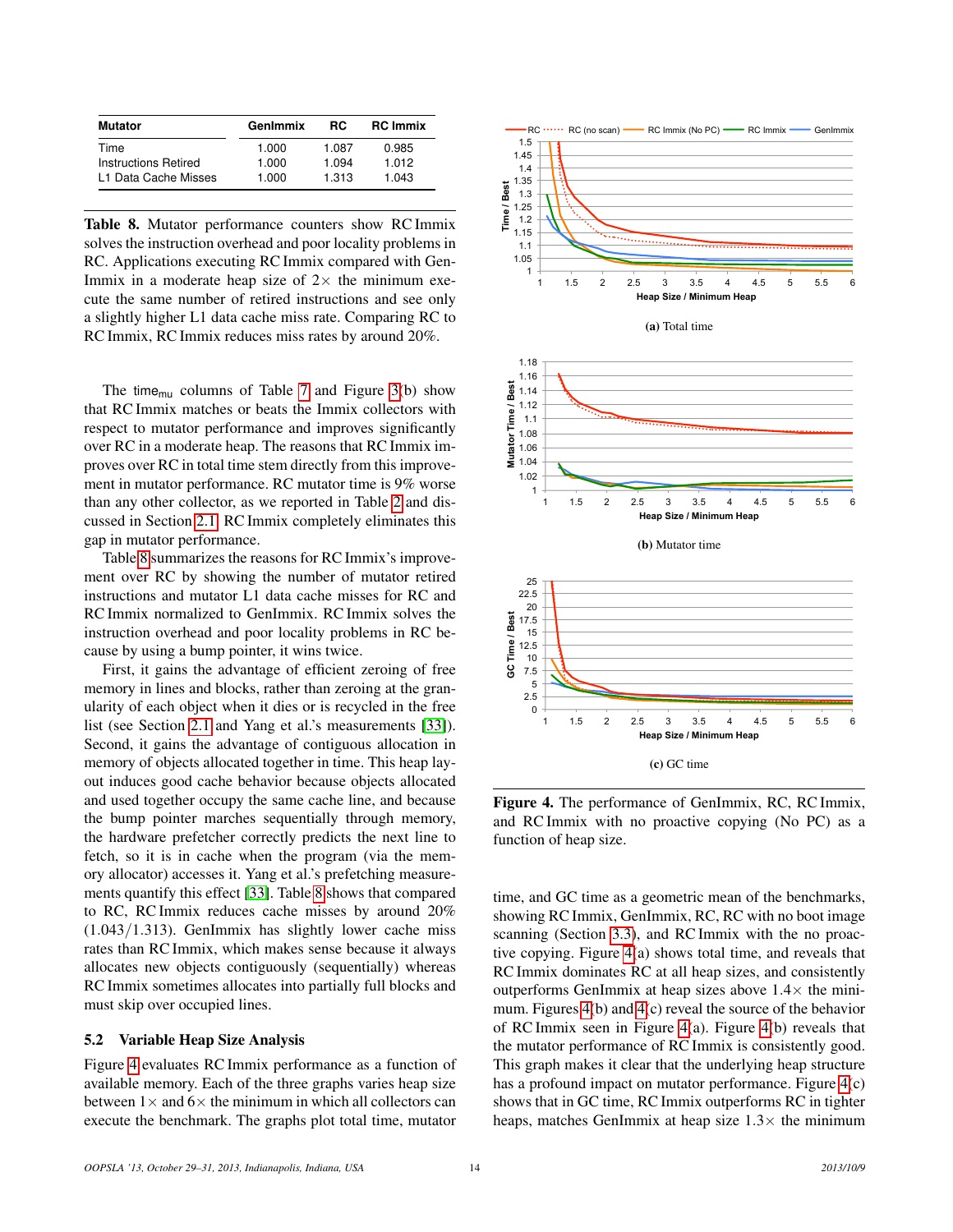and outperforms GenImmix at heap sizes above  $1.4\times$  the minimum.

The faster degradation in RC Immix compared to GenImmix at the very smallest heap sizes is likely to be due to the more aggressive defragmenting effect of GenImmix's copying nursery. When a nursery collection occurs, those objects that survive are all copied into the mature space, which uses the Immix discipline, in the case of GenImmix. So while the surviving objects may be scattered throughout the nursery at the start of the collection, they will generally be contiguous after the nursery collection. GenImmix will tend to have a less fragmented mature space than RC Immix because the mature space is not intermingled with the fragmented young space, as it is in RC Immix and Sticky Immix. The result will be two-fold; both improved spatial locality and more importantly, reduced fragmentation which will substantially reduce GC load at small heap sizes, as seen in Figure [4\(](#page-13-0)c). Furthermore, as hinted by the data cache miss rates for semispace in Table [1,](#page-2-1) the copying order of a copying collector will generally result in particularly good locality among the surviving objects.

## <span id="page-14-0"></span>5.3 Pinning

We conducted a simple experiment to explore the tradeoff associated with dedicating a header bit for pinning (see Section [3.1\)](#page-6-1). While a pinning bit could be folded into the logged and forwarding bits, in this case we simply trade pinning functionality for reduced reference counting bits. In Jikes RVM, pinning can be utilized by the Java standard libraries to make IO more efficient, so although no Java application can exploit pinning directly, there is a potential performance benefit to providing pinning support.

Table [9](#page-14-1) shows the result of a simple experiment with three configurations at three heap sizes. The performance numbers are normalized to GenImmix and represent the geometric mean of all benchmarks. In the first row, we have three reference counting bits and no pinning support, which is the default configuration used in this paper. Then we reduce the number of reference counting bits to two, *without* adding pinning. Finally we use two reference counting bits and add support for pinning. The results show that to the first approximation, the tradeoff is not significant, with the performance variations all being within 0.8% of each other. Although the variations are small, the numbers are intriguing. We see that at the  $2 \times$  heap, the introduction of pinning improved total performance by around 0.5% when holding the reference counting bits constant. More interestingly, we see that the reduction in reference counting bits from three to two makes very little difference, perhaps even improving performance at  $1.2 \times$  and  $1.5 \times$ . This second result seems counter-intuitive. We surmise that the reason for this is that while the bulk of objects only need two bits to be correctly counted, many of the overflows may be attributable to objects that also overflow with three bits. The reduction in bits may thus be reducing the total number of increments and

<span id="page-14-1"></span>

| <b>Bits Used</b> |     | <b>Heap Size</b> |             |           |  |
|------------------|-----|------------------|-------------|-----------|--|
| count            | pin | 1.2 $\times$     | $1.5\times$ | $2\times$ |  |
| 3                | n   | 1.030            | 0.998       | 0.978     |  |
| $\mathcal{P}$    | ი   | 1.022            | 0.991       | 0.979     |  |
| 2                |     | 1.023            | 0.991       | 0.974     |  |

Table 9. Performance sensitivity of RC Immix with pinning bit at 1.2, 1.5 and 2 times the minimum heap size, averaged over all benchmarks. Time is normalized relative to GenImmix. Lower is better.

decrements performed without greatly reducing the efficacy of reclamation.

## 5.4 Benchmark Analysis

Table [7](#page-12-0) reveals that sunflow is significantly slower on RC Immix (no PC) than on GenImmix, whereas xalan and lusearch are significantly faster when using RC Immix. We now analyze these outlier results.

*Sunflow* Table [7](#page-12-0) shows that sunflow is 12% slower in total time on RC Immix (no PC) than GenImmix, and that this slowdown is *entirely* due to a garbage collection slowdown of  $2.12 \times$ . The source of this problem appears to be high fragmentation among surviving young objects in sunflow. It was this observation that encouraged us to explore proactive defragmentation, and this benchmark shows that the strategy is hugely effective, as RC Immix improves over GenImmix by 5%. sunflow has a high allocation rate [\[33\]](#page-17-3), and our observation that GenImmix does a large number of nursery collections, but no mature space collections at  $2\times$  minimum heap size confirms this behavior. RC Immix (no PC) does a large number of collections, many of which are defragmenting cycle collections, and yet sunflow has few cycles [\[27\]](#page-17-2). Furthermore, Table [4](#page-8-0) shows that although the line survival rate for sunflow is 5%, the block survival rate is a remarkable 99%. This indicates that surviving objects are scattered in the heap generating fragmentation, thus Immix blocks are being kept alive unnecessarily. We also established empirically that sunflow's performance degraded substantially if the standard defragmentation heuristic was made less aggressive.

*Xalan* Both RC Immix (no PC) and RC Immix perform very well on xalan, principally because they have lower GC time than GenImmix. RC Immix (no PC) has 66% lower GC time than GenImmix and RC Immix has 55% lower GC time than GenImmix. xalan has a large amount of medium lifetime objects, which can only be recovered by a full heap collection with GenImmix, but are recovered in a timely way in RC Immix.

*Lusearch* RC Immix performs much better on lusearch than GenImmix. In fact GenImmix has substantially worse mutator time than any other system. This result is due to the bug in lusearch that causes the allocation of a very large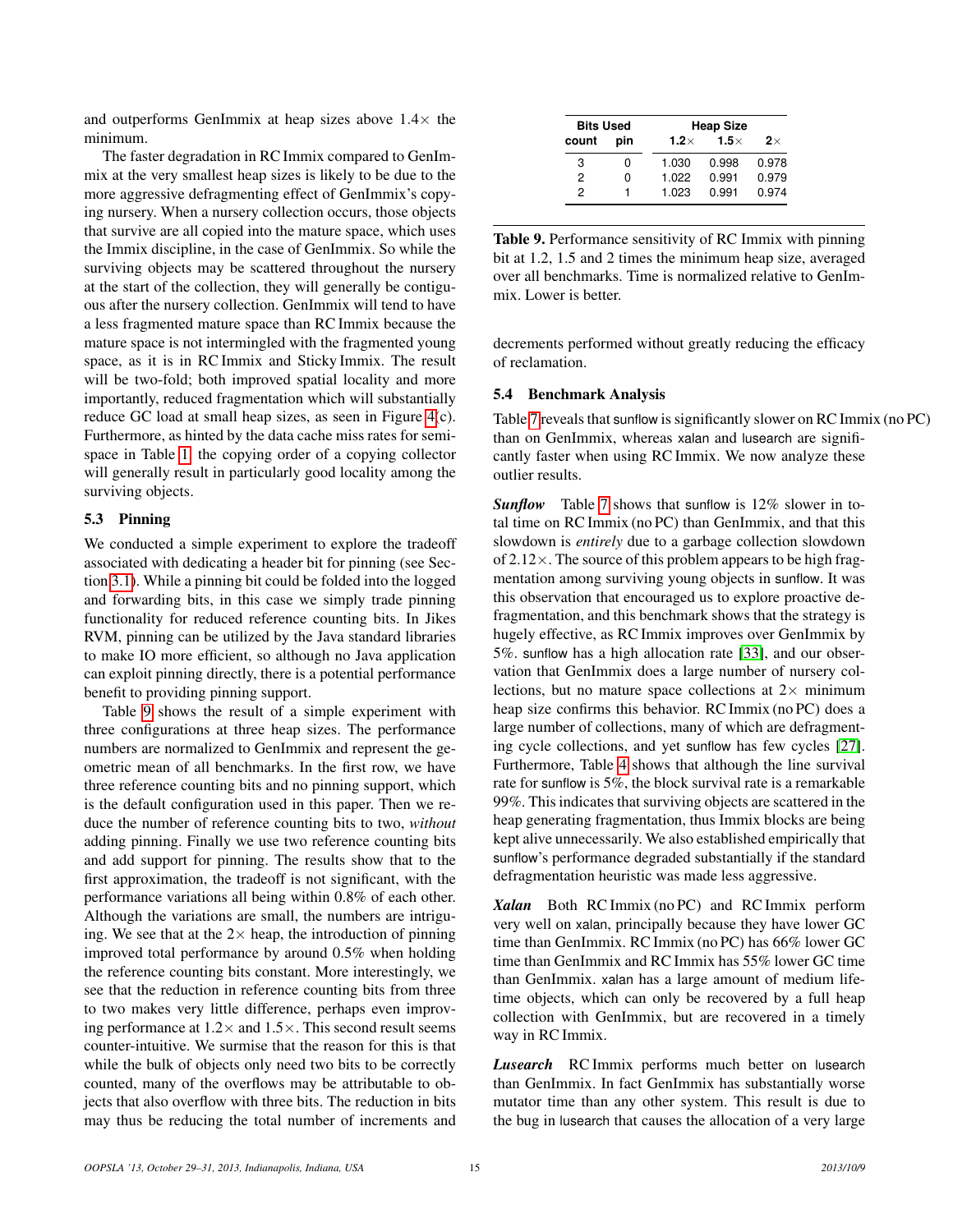number of medium sized objects (Section [4\)](#page-9-0), leading Gen-Immix to perform over 800 nursery collections, destroying mutator locality. The allocation pathology of lusearch is established and is the reason why we use lusearch-fix in our results, exclude lusearch from all of our aggregate (mean and geomean) results, and leave it greyed out in Table [7.](#page-12-0) If we were to include lusearch in our aggregate results then both RC Immix (no PC) and RC Immix would be 5% faster in geomean than GenImmix.

## 5.5 Further Analysis and Opportunities

We have explored three further opportunities for improving the performance of RC Immix, namely reference level coalescing, conservative stack scan, and root coalescing.

*Reference Level Coalescing* When Levanoni and Petrank first described coalescing of reference counts, they described it in terms of remembering the address and value of each *reference* when it was first mutated [\[21\]](#page-16-3). However, in practice it is easier to remember the address and contents of each *object* when the first of its reference fields is mutated [\[22\]](#page-17-1). In the first case, the collector compares the GC-time value of the reference with the remembered value and decrements the count for the object referred to by the remembered reference and increments the count for the object referred to by the latest value of the reference. With *object* level coalescing, each reference within the object is remembered and compared. The implementation challenge is due to the need to only remember each reference once, and therefore efficiently record somewhere that a given reference had been remembered. Using a bit in the object's header makes it easy to do coalescing at an object granularity. Both RC and RC Immix use *object* level coalescing.

As part of this work, we implemented *reference* level coalescing. We did this by stealing a high order bit within each reference to record whether that reference had been remembered. We then map two versions of each page to a single physical page (each one corresponding to the two possible states of the high order bit). We must also modify the JVM's object equality tests to ensure that the stolen bit is ignored in any equality test. We were disappointed to find that despite the low overhead bit stealing approach we devised, we saw no performance advantage in using reference level coalescing. Indeed, we observed a small slowdown. We investigated and noticed that reference level coalescing places a small but uniform overhead on each pointer mutation, but the potential benefit for the optimization is dominated by the young object optimizations implemented in RC and RC Immix. As a result, we use object level coalescing in RC Immix.

*Conservative Stack Scan* One of the explanations for the continued use of naïve reference counting rather than deferred reference counting is that deferred reference counting requires an enumeration of roots [\[16\]](#page-16-11), which is challenging to implement correctly. To precisely enumerate roots requires implementing stack maps. We note that a conservative stack scan could only introduce false positives, and therefore could never lead to an incorrect decrement, and thus reclamation of a live object. We therefore believe that RC Immix could be implemented with conservative stack scans, circumventing a major barrier to the use of high performance reference counting. We plan to explore this in future work.

*Root Elision* A key advantage of reference counting over generational collection is that it continuously collects mature objects. The benefits are borne out by the improvements we see in xalan, which has many medium lived objects. These objects are promptly reclaimed by RC and RC Immix, but are not reclaimed by a generational collector until a full heap collection occurs. However, this timely collection of mature objects does not come for free. Unlike a nursery collection in a generational collector, a reference counting collector must enumerate all roots, including all pointers from the stacks and all pointers from globals (statics). We realized that it may be possible to greatly reduce the workload of enumerating roots by selectively enumerating only those roots that have changed since the last GC. In the case of globals/statics this could be achieved either by a write barrier or by keeping a shadow set of globals. We note that the latter may be feasible because the amount of space consumed by global pointers is typically very low. In the case of the stack, we could utilize a return barrier [\[34\]](#page-17-12) to only scan the parts of the stack that have changed since the last GC. We plan to explore this in future work.

# 6. Conclusion

In the garbage collection literature, two fundamental algorithms identify dead objects. Reference counting identifies them directly and tracing identifies them implicitly. Despite its intrinsic advantages, such as promptness of recovery and dependence only on local rather than global state, reference counting did not deliver high performance and it suffered from incompleteness due to cycles. Recent advances by Shahriyar et al. closed, but did not eliminate this performance gap.

This paper identified heap organization as the principal source of this gap. In the literature, allocators use three heap organizations to place objects in memory: free lists, contiguous, and regions. Until this paper, reference counting always used a free list because it offered a constant time operation to reclaim each dead object. Unfortunately, optimizing for reclamation time neglects the more essential performance requirement of cache locality on modern systems. We show that indeed RC in a free list heap suffers poor locality compared to contiguous and hierarchical memory organizations. Unfortunately, the contiguous heap organization and freeing at an object granularity are fundamentally incompatible. Fortunately, the region heap organization and reference counting are compatible.

We describe the design and implementation of a new hybrid RC Immix collector. The key design contributions of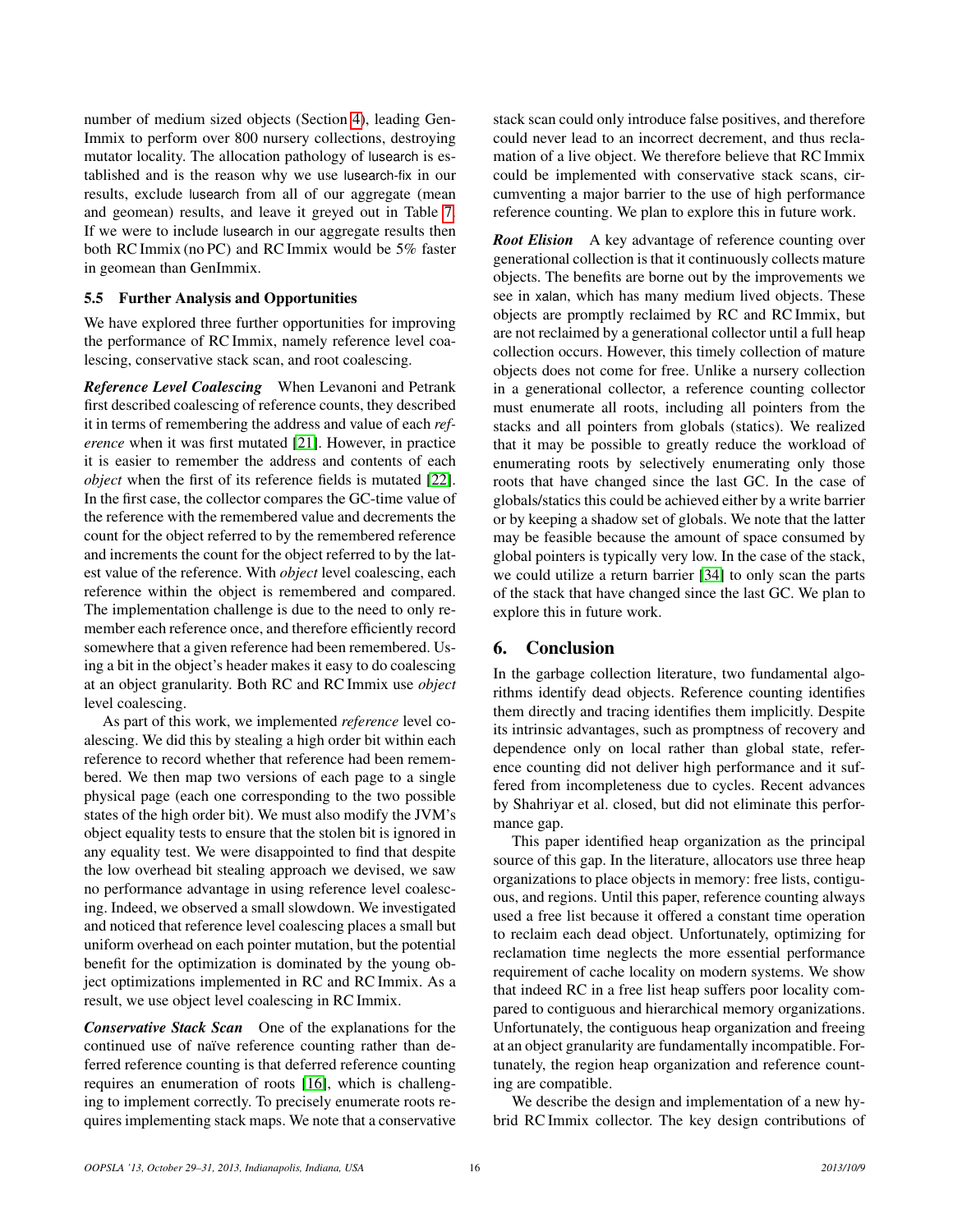our work are an algorithm for performing per-line live object counts and the integration of proactive and reactive opportunistic copying. We show how to copy new objects proactively to mitigate fragmentation and improve locality. We further show how to combine reactive defragmentation with backup cycle detection. The key engineering contribution of our work is how to use limited header bits efficiently, serving triple duties for reference counting, backup cycle collection with tracing, and opportunistic copying.

Looking forward, we believe that RC Immix offers a new direction for both high performance throughput collectors and soft real-time collectors because of its ability to provide incremental reclamation with high throughput.

## Acknowledgements

We thank Daniel Frampton for his contributions to the RC collector and Bertrand Maher and James Bornholt for their comments on earlier drafts of this paper.

## References

- <span id="page-16-17"></span>[1] B. Alpern, S. Augart, S. M. Blackburn, M. Butrico, A. Cocchi, P. Cheng, J. Dolby, S. J. Fink, D. Grove, M. Hind, K. S. McKinley, M. Mergen, J. E. B. Moss, T. Ngo, V. Sarkar, and M. Trapp. The Jikes RVM Project: Building an open source research community. *IBM System Journal*, 44(2):399–418, 2005. doi: [10.1147/sj.442.0399](http://dx.doi.org/10.1147/sj.442.0399).
- <span id="page-16-1"></span>[2] D. F. Bacon and V. T. Rajan. Concurrent cycle collection in reference counted systems. In *European Conference on Object-Oriented Programming, Budapest, Hungary, June 18 - 22, 2001*, pages 207–235. LNCS, 2001. ISBN 3-540-42206-4. doi: [10.1007/](http://dx.doi.org/10.1007/3-540-45337-7_12) [3-540-45337-7\\_12](http://dx.doi.org/10.1007/3-540-45337-7_12).
- <span id="page-16-12"></span>[3] D. F. Bacon, C. R. Attanasio, H. B. Lee, V. T. Rajan, and S. Smith. Java without the coffee breaks: A nonintrusive multiprocessor garbage collector. In *ACM Conference on Programming Language Design and Implementation, PLDI'01, Snowbird, UT, USA, June 2001*, pages 92– 103. ACM, 2001. doi: [10.1145/378795.378819](http://dx.doi.org/10.1145/378795.378819).
- <span id="page-16-7"></span>[4] E. D. Berger, B. G. Zorn, and K. S. McKinley. Composing highperformance memory allocators. In *ACM Conference on Programming Language Design and Implementation, PLDI'01, Snowbird, UT, USA, June 2001*, pages 114–124. ACM, 2001. doi: [10.1145/](http://dx.doi.org/10.1145/378795.378821) [378795.378821](http://dx.doi.org/10.1145/378795.378821).
- <span id="page-16-14"></span>[5] S. M. Blackburn and K. S. McKinley. Ulterior reference counting: Fast garbage collection without a long wait. In *ACM Conference on Object–Oriented Programming Systems, Languages, and Applications, OOPSLA'03, Anaheim, CA, USA, Oct, 2003*, pages 344–358. ACM, 2003. doi: [10.1145/949305.949336](http://dx.doi.org/10.1145/949305.949336).
- <span id="page-16-4"></span>[6] S. M. Blackburn and K. S. McKinley. Immix: A mark-region garbage collector with space efficiency, fast collection, and mutator locality. In *ACM Conference on Programming Language Design and Implementation, PLDI'08, Tucson, AZ, USA, June 2008*, pages 22–32. ACM, 2008. doi: [10.1145/1379022.1375586](http://dx.doi.org/10.1145/1379022.1375586).
- <span id="page-16-18"></span>[7] S. M. Blackburn, P. Cheng, and K. S. McKinley. Oil and water? High performance garbage collection in Java with MMTk. In *The 26th International Conference on Software Engineering, ICSE'04, Edinburgh, Scotland, 2004*, pages 137–146. ACM/IEEE, 2004.
- <span id="page-16-5"></span>[8] S. M. Blackburn, P. Cheng, and K. S. McKinley. Myths and realities: The performance impact of garbage collection. In *SIGMETRICS – Performance 2004, Joint International Conference on Measurement and Modeling of Computer Systems, New York, NY, USA, June 12–*

*16, 2004*, pages 25–36. ACM, 2004. doi: [10.1145/1005686.](http://dx.doi.org/10.1145/1005686.1005693) [1005693](http://dx.doi.org/10.1145/1005686.1005693).

- <span id="page-16-16"></span>[9] S. M. Blackburn, M. Hirzel, R. Garner, and D. Stefanović. pjbb2005: The pseudojbb benchmark, 2005. URL [http://users.cecs.anu.edu.au/˜steveb/research/](http://users.cecs.anu.edu.au/~steveb/research/research-infrastructure/pjbb2005) [research-infrastructure/pjbb2005](http://users.cecs.anu.edu.au/~steveb/research/research-infrastructure/pjbb2005).
- <span id="page-16-15"></span>[10] S. M. Blackburn, R. Garner, C. Hoffmann, A. M. Khan, K. S. McKinley, R. Bentzur, A. Diwan, D. Feinberg, D. Frampton, S. Z. Guyer, M. Hirzel, A. Hosking, M. Jump, H. Lee, J. E. B. Moss, A. Phansalkar, D. Stefanović, T. VanDrunen, D. von Dincklage, and B. Wiedermann. The DaCapo benchmarks: Java benchmarking development and analysis. In *ACM Conference on Object–Oriented Programming Systems, Languages, and Applications, OOPSLA'06, Portland, OR, USA, Oct, 2006*, pages 169–190. ACM, 2006. doi: [10.1145/1167473.](http://dx.doi.org/10.1145/1167473.1167488) [1167488](http://dx.doi.org/10.1145/1167473.1167488).
- <span id="page-16-20"></span>[11] S. M. Blackburn, K. S. McKinley, R. Garner, C. Hoffman, A. M. Khan, R. Bentzur, A. Diwan, D. Feinberg, D. Frampton, S. Z. Guyer, M. Hirzel, A. Hosking, M. Jump, H. Lee, J. E. B. Moss, A. Phansalkar, D. Stefanović, T. VanDrunen, D. von Dincklage, and B. Wiedermann. Wake Up and Smell the Coffee: Evaluation Methodology for the 21st Century. *Commun. ACM*, 51(8):83–89, Aug. 2008.
- <span id="page-16-19"></span>[12] T. Cao, , S. M. Blackburn, T. Gao, and K. S. McKinley. The yin and yang of power and performance for asymmetric hardware and managed software. In *The 39th International Conference on Computer Architecture, ISCA'12, Portland, OR, June, 2012*, pages 225–236. ACM/IEEE, 2012. doi: [10.1145/2366231.2337185](http://dx.doi.org/10.1145/2366231.2337185).
- <span id="page-16-6"></span>[13] C. J. Cheney. A nonrecursive list compacting algorithm. *Com-*mun. ACM, 13(11):677-678, Nov. 1970. doi: [10.1145/362790.](http://dx.doi.org/10.1145/362790.362798) [362798](http://dx.doi.org/10.1145/362790.362798).
- <span id="page-16-0"></span>[14] G. E. Collins. A method for overlapping and erasure of lists. *Commun. ACM*, 3(12):655–657, December 1960. doi: [10.1145/367487.](http://dx.doi.org/10.1145/367487.367501) [367501](http://dx.doi.org/10.1145/367487.367501).
- <span id="page-16-9"></span>[15] A. Demmers, M. Weiser, B. Hayes, H. Boehm, D. Bobrow, and S. Shenker. Combining generational and conservative garbage collection: framework and implementations. In *ACM Symposium on the Principles of Programming Languages, POPL'90, San Francisco, CA, USA*, pages 261–269. ACM, 1990. doi: [10.1145/96709.96735](http://dx.doi.org/10.1145/96709.96735).
- <span id="page-16-11"></span>[16] L. P. Deutsch and D. G. Bobrow. An efficient, incremental, automatic garbage collector. *Commun. ACM*, 19(9):522–526, September 1976. doi: [10.1145/360336.360345](http://dx.doi.org/10.1145/360336.360345).
- <span id="page-16-8"></span>[17] Y. Feng and E. D. Berger. A locality-improving dynamic memory allocator. In *Proceedings of the 2005 Workshop on Memory System Performance*, pages 68–77, 2005. doi: [10.1145/1111583.1111594](http://dx.doi.org/10.1145/1111583.1111594).
- <span id="page-16-2"></span>[18] D. Frampton. *Garbage Collection and the Case for High-level Lowlevel Programming*. PhD thesis, Australian National University, June 2010. URL [http://cs.anu.edu.au/˜Daniel.Frampton/](http://cs.anu.edu.au/~Daniel.Frampton/DanielFrampton_Thesis_Jun2010.pdf) [DanielFrampton\\_Thesis\\_Jun2010.pdf](http://cs.anu.edu.au/~Daniel.Frampton/DanielFrampton_Thesis_Jun2010.pdf).
- <span id="page-16-10"></span>[19] I. Jibaja, S. M. Blackburn, M. R. Haghighat, and K. S. McKinley. Deferred gratification: Engineering for high performance garbage collection from the get go. In *Proceedings of the 2011 ACM SIGPLAN Workshop on Memory Systems Performance and Correctness (MSPC 2011), San Jose, CA, June 5, 2011*. ACM, 2011. doi: [10.1145/](http://dx.doi.org/10.1145/1988915.1988930) [1988915.1988930](http://dx.doi.org/10.1145/1988915.1988930).
- <span id="page-16-13"></span>[20] R. E. Jones, A. Hosking, and J. E. B. Moss. *The Garbage Collection Handbook: The Art of Automatic Memory Management*. Chapman and Hall/CRC Applied Algorithms and Data Structures Series, USA, 2011. URL <http://gchandbook.org/>.
- <span id="page-16-3"></span>[21] Y. Levanoni and E. Petrank. An on-the-fly reference counting garbage collector for Java. In *ACM Conference on Object–Oriented Programming Systems, Languages, and Applications, OOPSLA'01, Tampa,*